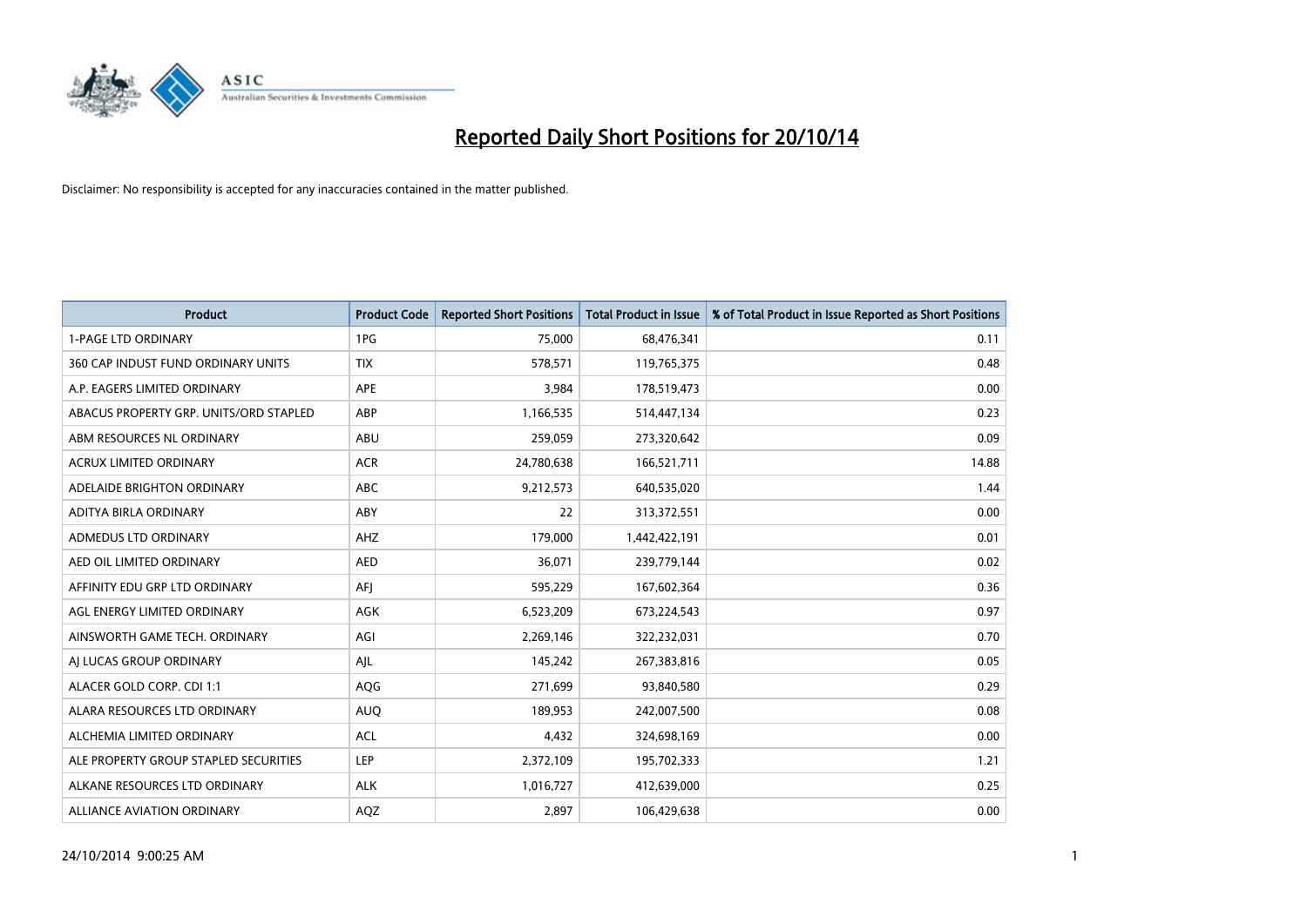

| <b>Product</b>                          | <b>Product Code</b> | <b>Reported Short Positions</b> | <b>Total Product in Issue</b> | % of Total Product in Issue Reported as Short Positions |
|-----------------------------------------|---------------------|---------------------------------|-------------------------------|---------------------------------------------------------|
| <b>ALS LTD ORDINARY</b>                 | <b>ALQ</b>          | 27,766,838                      | 397,795,796                   | 6.98                                                    |
| ALTIUM LIMITED ORDINARY                 | <b>ALU</b>          | 119,971                         | 129,272,762                   | 0.09                                                    |
| ALUMINA LIMITED ORDINARY                | <b>AWC</b>          | 49,483,643                      | 2,806,225,615                 | 1.76                                                    |
| AMALGAMATED HOLDINGS ORDINARY           | <b>AHD</b>          | 3,134                           | 157,898,522                   | 0.00                                                    |
| AMCOM TELECOMM, ORDINARY                | <b>AMM</b>          | 6,553,237                       | 266,399,148                   | 2.46                                                    |
| AMCOR LIMITED ORDINARY                  | <b>AMC</b>          | 4,953,110                       | 1,206,684,923                 | 0.41                                                    |
| AMP LIMITED ORDINARY                    | AMP                 | 13,581,911                      | 2,957,737,964                 | 0.46                                                    |
| ANSELL LIMITED ORDINARY                 | <b>ANN</b>          | 5,940,825                       | 153,105,206                   | 3.88                                                    |
| ANTARES ENERGY LTD ORDINARY             | <b>AZZ</b>          | 92,525                          | 255,000,000                   | 0.04                                                    |
| ANZ BANKING GRP LTD ORDINARY            | ANZ                 | 11,897,196                      | 2,756,627,771                 | 0.43                                                    |
| APA GROUP STAPLED SECURITIES            | APA                 | 12,557,836                      | 835,750,807                   | 1.50                                                    |
| APN NEWS & MEDIA ORDINARY               | <b>APN</b>          | 1,117,399                       | 1,029,041,356                 | 0.11                                                    |
| AQUARIUS PLATINUM. ORDINARY             | <b>AOP</b>          | 2,955,067                       | 1,465,473,903                 | 0.20                                                    |
| AQUILA RESOURCES ORDINARY               | <b>AQA</b>          | 13,583                          | 411,804,442                   | 0.00                                                    |
| ARAFURA RESOURCE LTD ORDINARY           | <b>ARU</b>          | 2,000                           | 441,270,644                   | 0.00                                                    |
| ARB CORPORATION ORDINARY                | ARP                 | 1,489,410                       | 72,493,302                    | 2.05                                                    |
| ARDENT LEISURE GROUP STAPLED SECURITIES | AAD                 | 738,779                         | 438,666,245                   | 0.17                                                    |
| ARENA REIT. ORDINARY UNITS              | <b>ARF</b>          | 150,424                         | 211,495,653                   | 0.07                                                    |
| ARISTOCRAT LEISURE ORDINARY             | <b>ALL</b>          | 3,622,891                       | 630,022,253                   | 0.58                                                    |
| ARRIUM LTD ORDINARY                     | ARI                 | 26,455,519                      | 2,937,293,755                 | 0.90                                                    |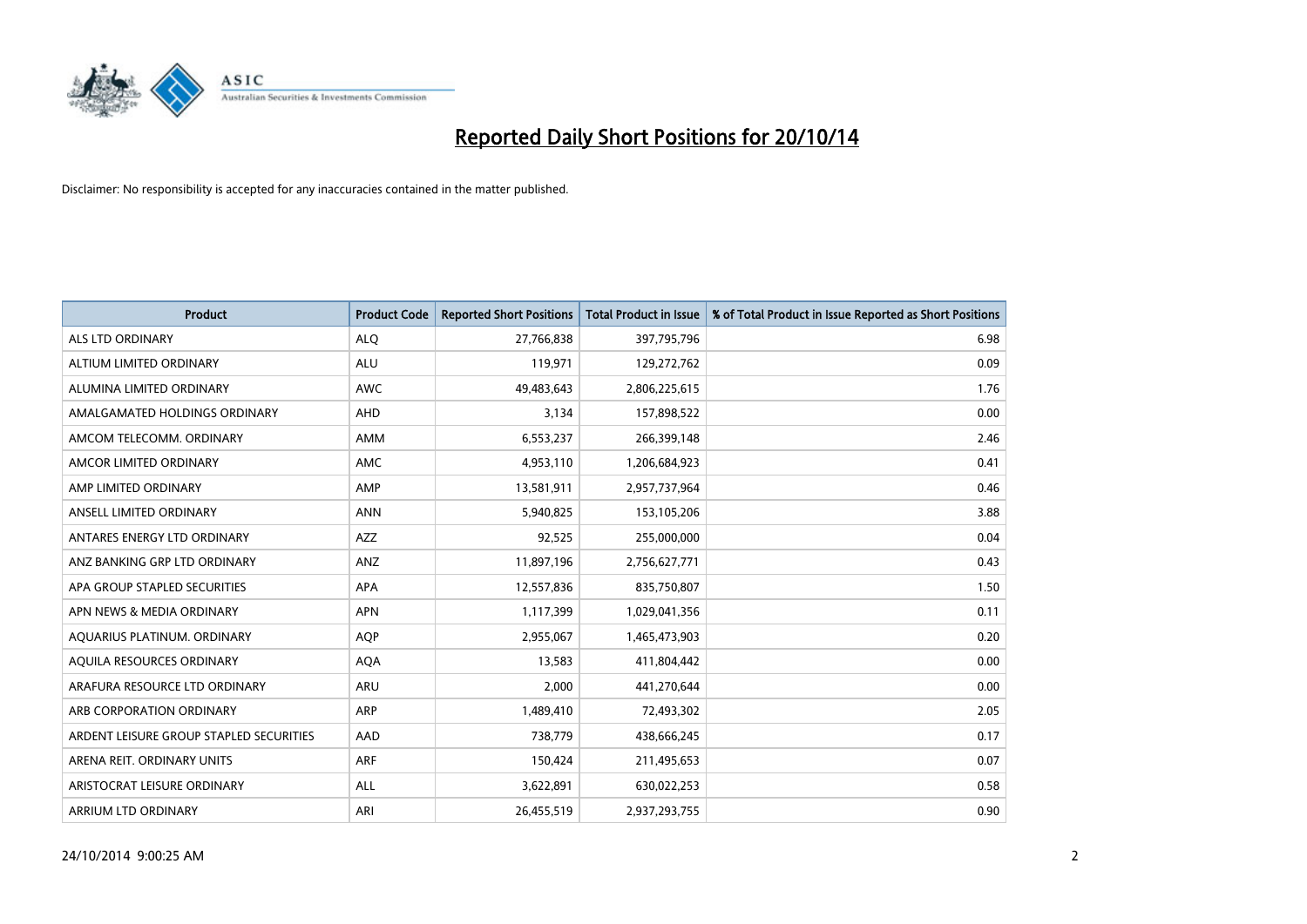

| <b>Product</b>                            | <b>Product Code</b> | <b>Reported Short Positions</b> | <b>Total Product in Issue</b> | % of Total Product in Issue Reported as Short Positions |
|-------------------------------------------|---------------------|---------------------------------|-------------------------------|---------------------------------------------------------|
| ASALEO CARE LIMITED ORDINARY              | AHY                 | 9,177,472                       | 603,469,434                   | 1.52                                                    |
| ASCIANO LIMITED ORDINARY                  | <b>AIO</b>          | 3,889,833                       | 975,385,664                   | 0.40                                                    |
| ASHLEY SERVICES GRP ORDINARY              | <b>ASH</b>          | 12,317                          | 150,000,000                   | 0.01                                                    |
| ASPEN GROUP ORD/UNITS STAPLED             | APZ                 | 179,656                         | 113,183,450                   | 0.16                                                    |
| ASTRO JAP PROP GROUP STAPLED US PROHIBIT. | AJA                 | 193,209                         | 67,211,752                    | 0.29                                                    |
| ASX LIMITED ORDINARY                      | ASX                 | 4,928,752                       | 193,595,162                   | 2.55                                                    |
| ATLAS IRON LIMITED ORDINARY               | <b>AGO</b>          | 113,955,468                     | 919,475,619                   | 12.39                                                   |
| ATRUM COAL NL ORDINARY                    | ATU                 | 167,195                         | 162,459,242                   | 0.10                                                    |
| AUCKLAND INTERNATION ORDINARY             | <b>AIA</b>          | 58,341                          | 1,190,484,097                 | 0.00                                                    |
| AURIZON HOLDINGS LTD ORDINARY             | AZI                 | 3,203,937                       | 2,137,284,503                 | 0.15                                                    |
| AUSDRILL LIMITED ORDINARY                 | ASL                 | 21,387,770                      | 312,277,224                   | 6.85                                                    |
| AUSENCO LIMITED ORDINARY                  | AAX                 | 988,718                         | 168,449,799                   | 0.59                                                    |
| AUSNET SERVICES STAPLED SECURITIES        | <b>AST</b>          | 32,945,702                      | 3,425,244,162                 | 0.96                                                    |
| AUST INDUSTRIAL REIT UNIT                 | ANI                 | 221,950                         | 96,288,031                    | 0.23                                                    |
| <b>AUSTAL LIMITED ORDINARY</b>            | ASB                 | 964,707                         | 346,379,377                   | 0.28                                                    |
| AUSTBROKERS HOLDINGS ORDINARY             | <b>AUB</b>          | 68,197                          | 60,784,543                    | 0.11                                                    |
| AUSTIN ENGINEERING ORDINARY               | ANG                 | 1,043,827                       | 84,274,004                    | 1.24                                                    |
| AUSTRALAND PROPERTY STAPLED SECURITY      | <b>ALZ</b>          | 4,746                           | 581,797,922                   | 0.00                                                    |
| AUSTRALIAN AGRICULT, ORDINARY             | AAC                 | 6,618,234                       | 532,474,721                   | 1.24                                                    |
| AUSTRALIAN FOUNDAT. ORDINARY              | AFI                 | 100                             | 1,086,070,669                 | 0.00                                                    |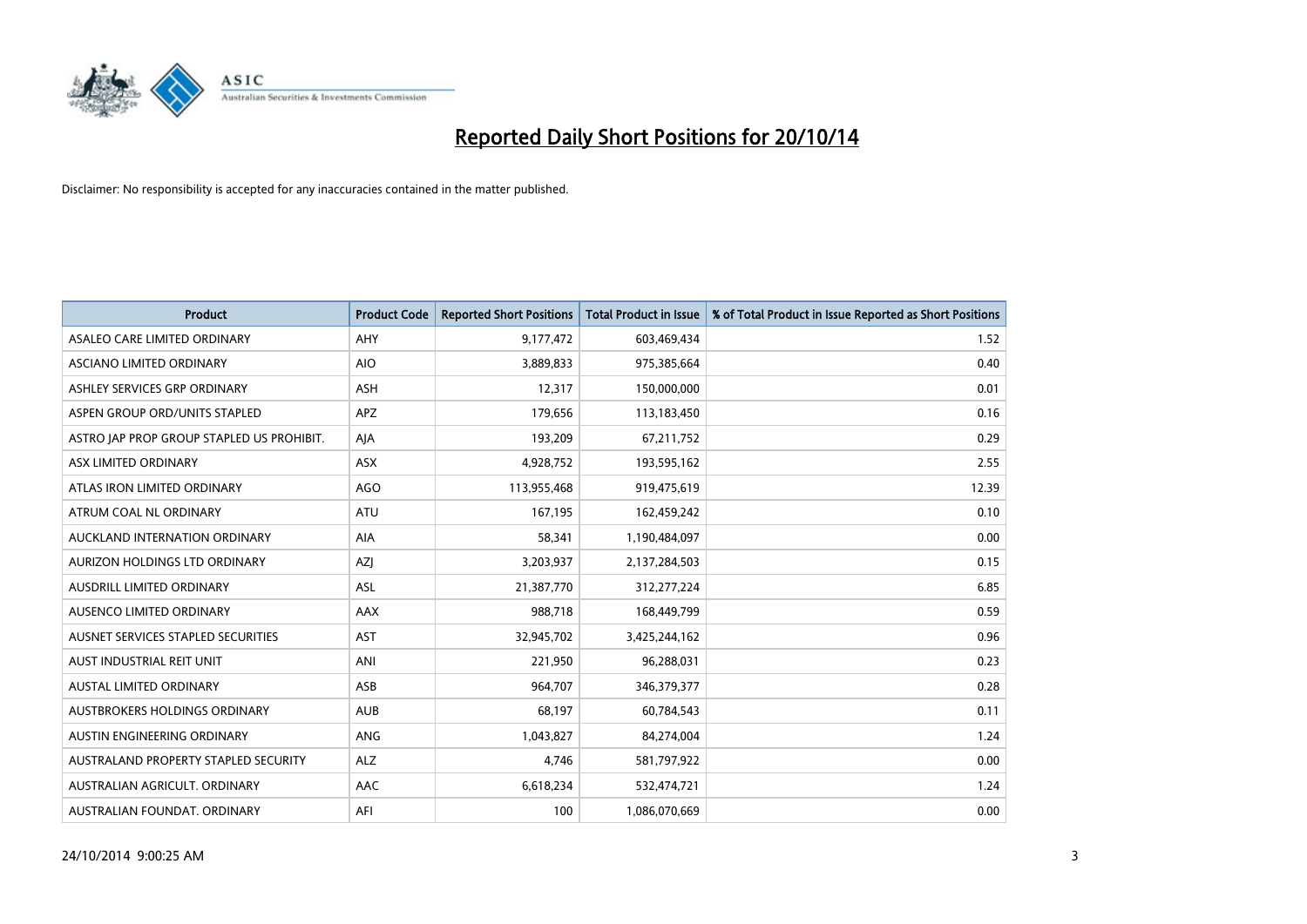

| <b>Product</b>                      | <b>Product Code</b> | <b>Reported Short Positions</b> | <b>Total Product in Issue</b> | % of Total Product in Issue Reported as Short Positions |
|-------------------------------------|---------------------|---------------------------------|-------------------------------|---------------------------------------------------------|
| AUSTRALIAN PHARM, ORDINARY          | API                 | 10,572,349                      | 488,115,883                   | 2.17                                                    |
| AUTOMOTIVE HOLDINGS ORDINARY        | AHE                 | 3,469,290                       | 306,437,941                   | 1.13                                                    |
| AVANCO RESOURCES LTD ORDINARY       | AVB                 | 3,259,770                       | 1,661,675,855                 | 0.20                                                    |
| AVEO GROUP STAPLED SECURITIES       | <b>AOG</b>          | 5,904,088                       | 499,611,460                   | 1.18                                                    |
| AWE LIMITED ORDINARY                | AWE                 | 1,430,577                       | 525,861,050                   | 0.27                                                    |
| <b>AZONTO PET LTD ORDINARY</b>      | APY                 | 1                               | 1,159,375,100                 | 0.00                                                    |
| AZUMAH RESOURCES ORDINARY           | <b>AZM</b>          | 1                               | 388,816,919                   | 0.00                                                    |
| <b>BANDANNA ENERGY ORDINARY</b>     | <b>BND</b>          | 17,540,654                      | 528,481,199                   | 3.32                                                    |
| BANK OF QUEENSLAND. ORDINARY        | <b>BOQ</b>          | 3,319,523                       | 362,516,534                   | 0.92                                                    |
| <b>BANNERMAN RESOURCES ORDINARY</b> | <b>BMN</b>          | 199,998                         | 333,201,901                   | 0.06                                                    |
| <b>BASE RES LIMITED ORDINARY</b>    | <b>BSE</b>          | 5,501,878                       | 561,840,029                   | 0.98                                                    |
| <b>BATHURST RES LTD. ORDINARY</b>   | <b>BRL</b>          | 300,729                         | 947,828,434                   | 0.03                                                    |
| BC IRON LIMITED ORDINARY            | <b>BCI</b>          | 8,720,696                       | 189,346,309                   | 4.61                                                    |
| BEACH ENERGY LIMITED ORDINARY       | <b>BPT</b>          | 18,410,663                      | 1,297,496,886                 | 1.42                                                    |
| BEADELL RESOURCE LTD ORDINARY       | <b>BDR</b>          | 51,618,947                      | 798,657,280                   | 6.46                                                    |
| <b>BEGA CHEESE LTD ORDINARY</b>     | <b>BGA</b>          | 2,051,928                       | 152,602,945                   | 1.34                                                    |
| BENDIGO AND ADELAIDE ORDINARY       | <b>BEN</b>          | 13,750,799                      | 450,887,389                   | 3.05                                                    |
| BENTHAM IMF LTD ORDINARY            | <b>IMF</b>          | 4,454,851                       | 166,580,957                   | 2.67                                                    |
| BERKELEY RESOURCES ORDINARY         | <b>BKY</b>          | 77,000                          | 180,361,323                   | 0.04                                                    |
| BETASHARESCASHETF ETF UNITS         | AAA                 | 634                             | 12,076,812                    | 0.01                                                    |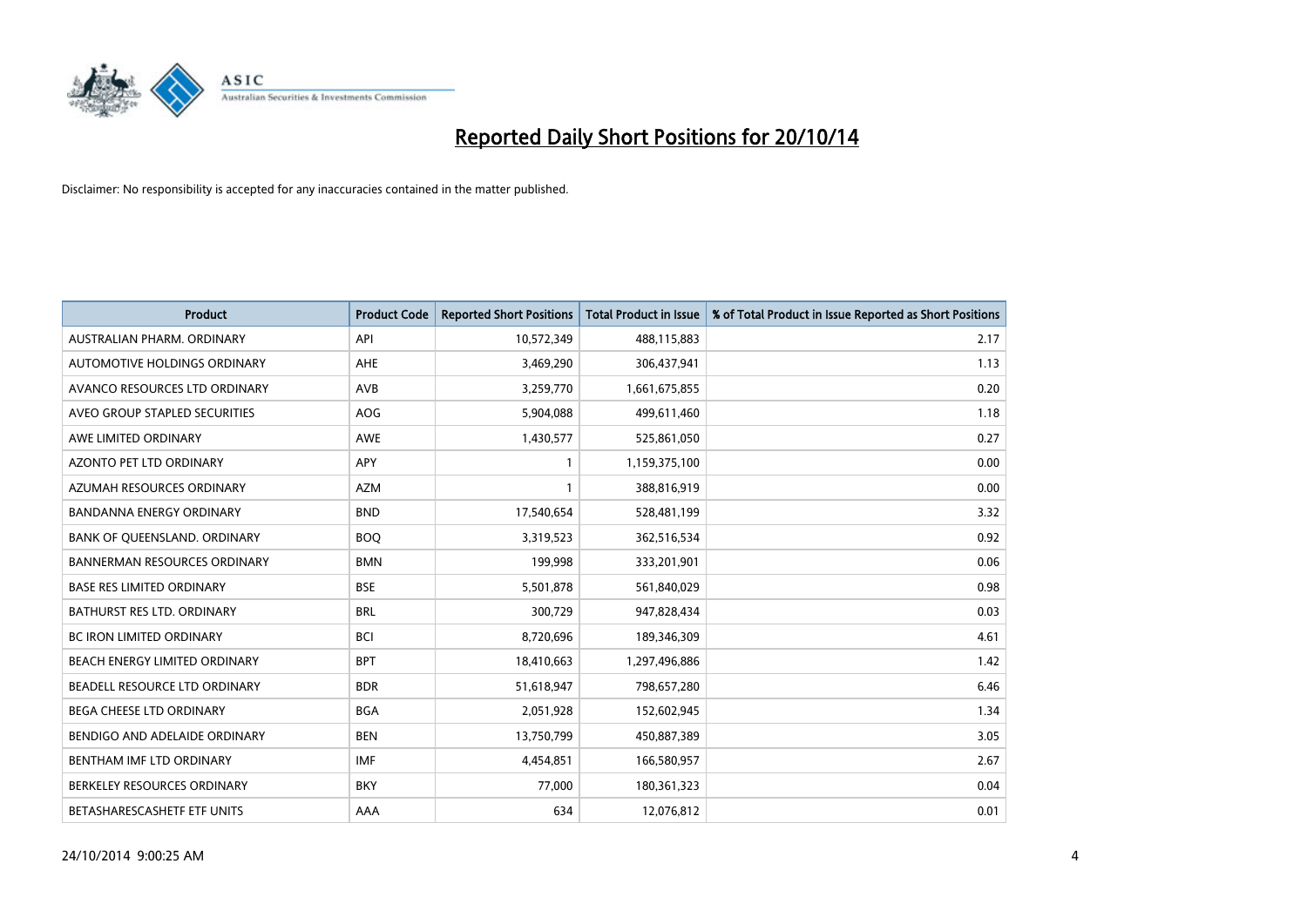

| <b>Product</b>                                | <b>Product Code</b> | <b>Reported Short Positions</b> | <b>Total Product in Issue</b> | % of Total Product in Issue Reported as Short Positions |
|-----------------------------------------------|---------------------|---------------------------------|-------------------------------|---------------------------------------------------------|
| <b>BHP BILLITON LIMITED ORDINARY</b>          | <b>BHP</b>          | 19,080,198                      | 3,211,691,105                 | 0.59                                                    |
| BIGAIR GROUP LIMITED ORDINARY                 | <b>BGL</b>          | 49,160                          | 172,872,340                   | 0.03                                                    |
| <b>BILLABONG ORDINARY</b>                     | <b>BBG</b>          | 11,088,081                      | 990,370,034                   | 1.12                                                    |
| BIRIMIAN GOLD LTD ORDINARY                    | <b>BGS</b>          | 1,168,040                       | 864,981,654                   | 0.14                                                    |
| <b>BLACKHAM RESOURCES ORDINARY</b>            | <b>BLK</b>          | 598,899                         | 118,939,533                   | 0.50                                                    |
| <b>BLACKMORES LIMITED ORDINARY</b>            | <b>BKL</b>          | 13,017                          | 17,224,199                    | 0.08                                                    |
| <b>BLACKTHORN RESOURCES ORD US PROHIBITED</b> | <b>BTR</b>          | 11,369                          | 164,285,950                   | 0.01                                                    |
| <b>BLUESCOPE STEEL LTD ORDINARY</b>           | <b>BSL</b>          | 5,875,606                       | 559,227,871                   | 1.05                                                    |
| <b>BOART LONGYEAR ORDINARY</b>                | <b>BLY</b>          | 24,337,547                      | 461,163,412                   | 5.28                                                    |
| <b>BORAL LIMITED, ORDINARY</b>                | <b>BLD</b>          | 16,436,089                      | 782,736,249                   | 2.10                                                    |
| <b>BRADKEN LIMITED ORDINARY</b>               | <b>BKN</b>          | 7,037,594                       | 171,027,249                   | 4.11                                                    |
| <b>BRAMBLES LIMITED ORDINARY</b>              | <b>BXB</b>          | 3,268,796                       | 1,566,073,569                 | 0.21                                                    |
| <b>BREVILLE GROUP LTD ORDINARY</b>            | <b>BRG</b>          | 4,985,877                       | 130,095,322                   | 3.83                                                    |
| <b>BRICKWORKS LIMITED ORDINARY</b>            | <b>BKW</b>          | 253,966                         | 148,403,478                   | 0.17                                                    |
| BT INVESTMENT MNGMNT ORDINARY                 | <b>BTT</b>          | 80,636                          | 284,384,906                   | 0.03                                                    |
| <b>BURSON GROUP LTD ORDINARY</b>              | <b>BAP</b>          | 1,255,239                       | 163,585,666                   | 0.77                                                    |
| <b>BURU ENERGY ORDINARY</b>                   | <b>BRU</b>          | 19,247,696                      | 336,010,528                   | 5.73                                                    |
| <b>BWP TRUST ORDINARY UNITS</b>               | <b>BWP</b>          | 8,027,611                       | 639,724,826                   | 1.25                                                    |
| CABCHARGE AUSTRALIA ORDINARY                  | CAB                 | 7,795,133                       | 120,430,683                   | 6.47                                                    |
| CALTEX AUSTRALIA ORDINARY                     | <b>CTX</b>          | 1,430,114                       | 270,000,000                   | 0.53                                                    |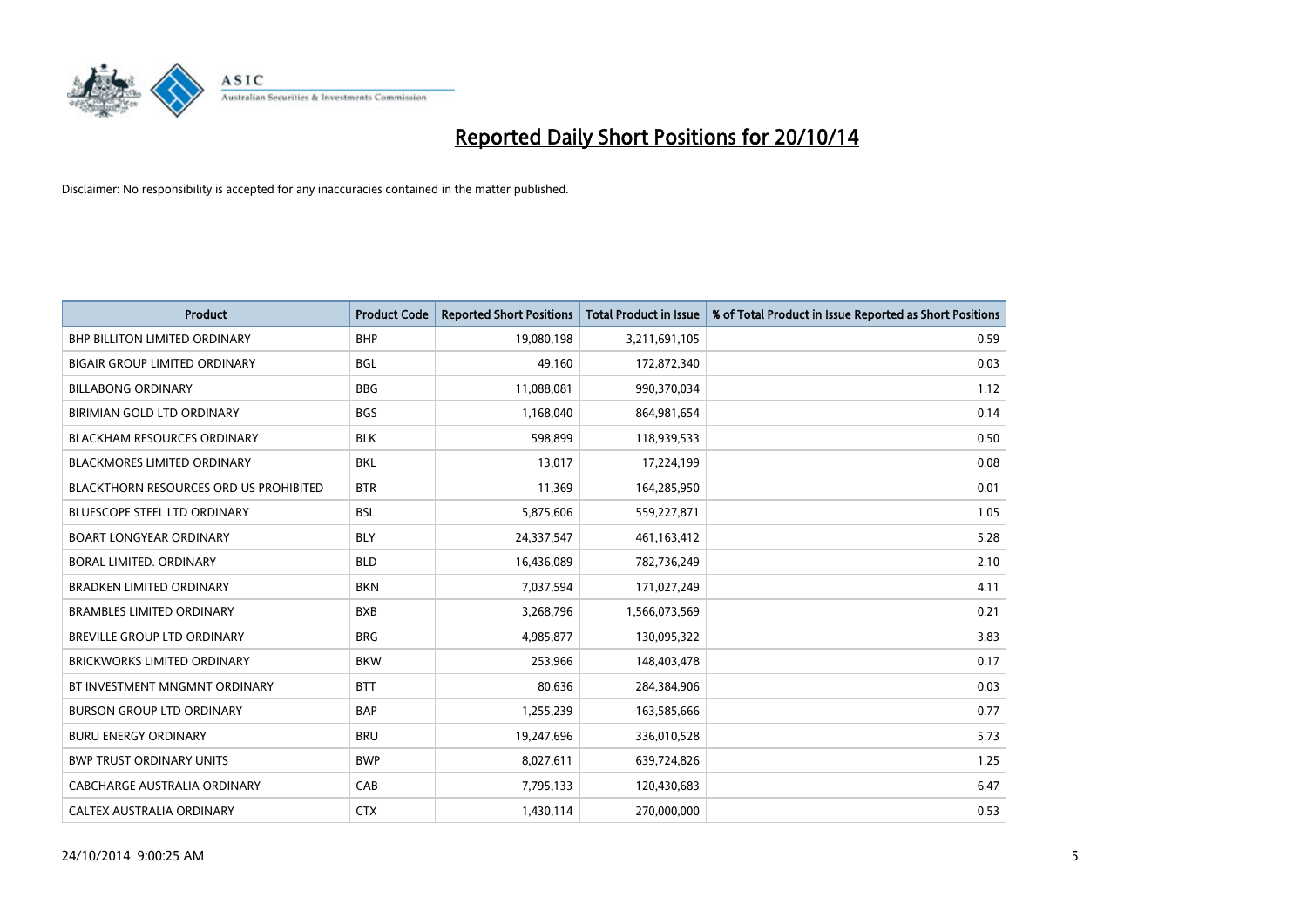

| <b>Product</b>                          | <b>Product Code</b> | <b>Reported Short Positions</b> | <b>Total Product in Issue</b> | % of Total Product in Issue Reported as Short Positions |
|-----------------------------------------|---------------------|---------------------------------|-------------------------------|---------------------------------------------------------|
| CAPE LAMBERT RES LTD ORDINARY           | <b>CFE</b>          | 280,137                         | 626,686,586                   | 0.04                                                    |
| CAPITOL HEALTH ORDINARY                 | CAI                 | 741,857                         | 431,180,115                   | 0.17                                                    |
| <b>CARDNO LIMITED ORDINARY</b>          | <b>CDD</b>          | 7,603,018                       | 163,446,174                   | 4.65                                                    |
| <b>CARINDALE PROPERTY UNIT</b>          | <b>CDP</b>          | 49,049                          | 70,000,000                    | 0.07                                                    |
| CARNARVON PETROLEUM ORDINARY            | <b>CVN</b>          | 1,338,225                       | 987,252,253                   | 0.14                                                    |
| CARSALES.COM LTD ORDINARY               | <b>CRZ</b>          | 14,780,134                      | 238,389,986                   | 6.20                                                    |
| <b>CASH CONVERTERS ORDINARY</b>         | CCV                 | 7,650,436                       | 429,262,126                   | 1.78                                                    |
| CEDAR WOODS PROP. ORDINARY              | <b>CWP</b>          | 147,234                         | 78,336,371                    | 0.19                                                    |
| CENTRAL PETROLEUM ORDINARY              | <b>CTP</b>          | 376,858                         | 368,718,957                   | 0.10                                                    |
| CFS RETAIL TRUST GRP STAPLED SECURITIES | <b>CFX</b>          | 29,871,908                      | 3,050,355,727                 | 0.98                                                    |
| CHALLENGER LIMITED ORDINARY             | <b>CGF</b>          | 970,003                         | 569,725,821                   | 0.17                                                    |
| CHANDLER MACLEOD LTD ORDINARY           | <b>CMG</b>          | 7,589                           | 547,985,086                   | 0.00                                                    |
| CHARTER HALL GROUP STAPLED US PROHIBIT. | <b>CHC</b>          | 489,063                         | 355,015,480                   | 0.14                                                    |
| <b>CHARTER HALL RETAIL UNITS</b>        | <b>COR</b>          | 12,168,917                      | 372,893,153                   | 3.26                                                    |
| <b>CHORUS LIMITED ORDINARY</b>          | <b>CNU</b>          | 38,003                          | 396,369,767                   | 0.01                                                    |
| <b>CLANCY EXPLORATION ORDINARY</b>      | <b>CLY</b>          | 90,000                          | 206,254,392                   | 0.04                                                    |
| CLEARVIEW WEALTH LTD ORDINARY           | <b>CVW</b>          | 9,344                           | 578,453,260                   | 0.00                                                    |
| CLINUVEL PHARMACEUT. ORDINARY           | <b>CUV</b>          | 9,342                           | 42,466,435                    | 0.02                                                    |
| COAL OF AFRICA LTD ORDINARY             | <b>CZA</b>          | 426                             | 1,048,368,613                 | 0.00                                                    |
| COALSPUR MINES LTD ORDINARY             | <b>CPL</b>          | 1,171,509                       | 641,544,455                   | 0.18                                                    |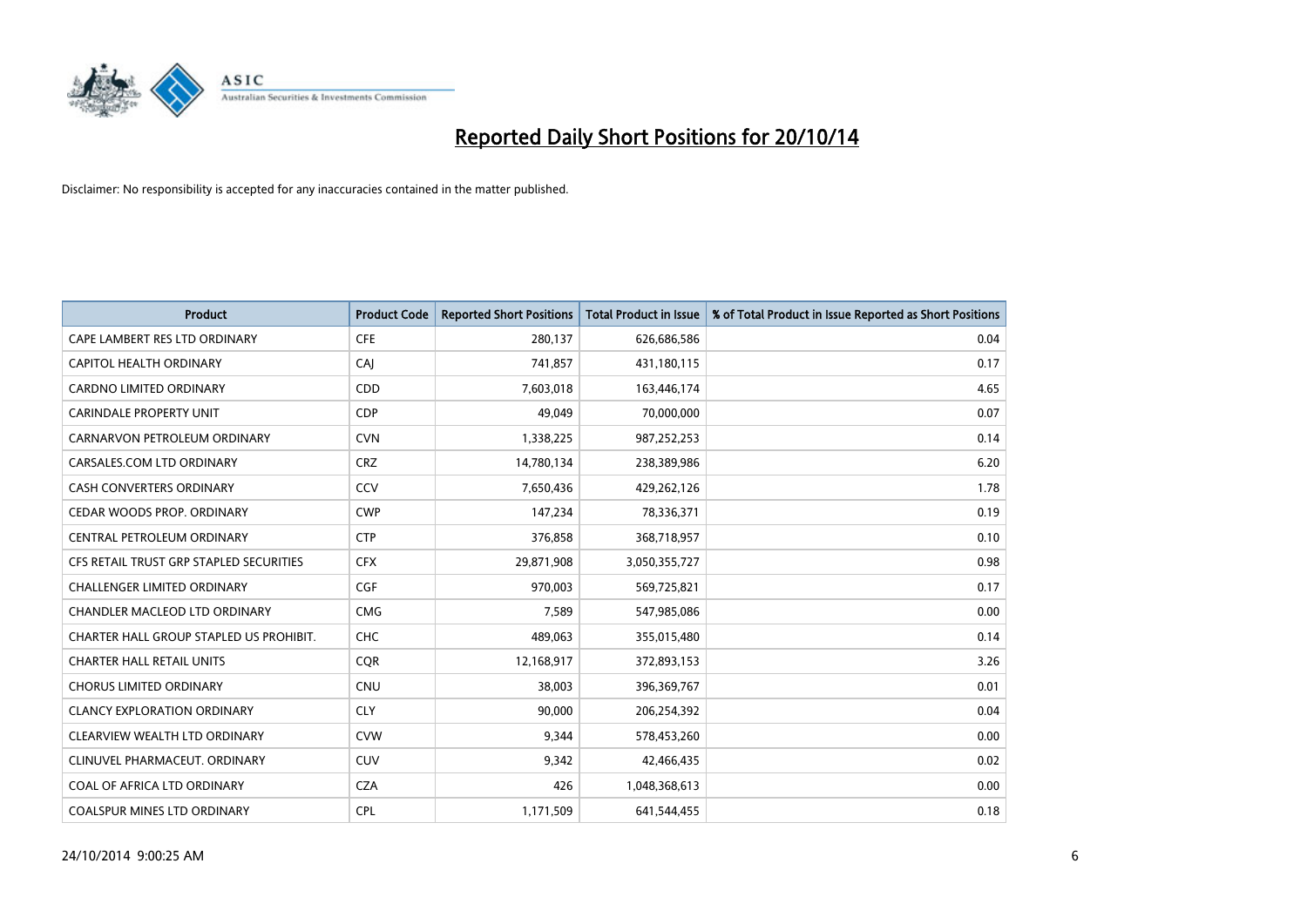

| <b>Product</b>                          | <b>Product Code</b> | <b>Reported Short Positions</b> | <b>Total Product in Issue</b> | % of Total Product in Issue Reported as Short Positions |
|-----------------------------------------|---------------------|---------------------------------|-------------------------------|---------------------------------------------------------|
| COCA-COLA AMATIL ORDINARY               | <b>CCL</b>          | 27,701,885                      | 763,590,249                   | 3.63                                                    |
| COCHLEAR LIMITED ORDINARY               | <b>COH</b>          | 6,678,528                       | 57,062,020                    | 11.70                                                   |
| COCKATOO COAL ORDINARY                  | <b>COK</b>          | 167,987                         | 4,560,196,928                 | 0.00                                                    |
| <b>CODAN LIMITED ORDINARY</b>           | <b>CDA</b>          | 297,730                         | 176,969,924                   | 0.17                                                    |
| COFFEY INTERNATIONAL ORDINARY           | <b>COF</b>          | 6,077                           | 255,833,165                   | 0.00                                                    |
| <b>COKAL LTD ORDINARY</b>               | <b>CKA</b>          | 6,820                           | 471,487,926                   | 0.00                                                    |
| <b>COLLECTION HOUSE ORDINARY</b>        | <b>CLH</b>          | 3,688,570                       | 129,717,785                   | 2.84                                                    |
| <b>COLLINS FOODS LTD ORDINARY</b>       | <b>CKF</b>          | 100,000                         | 93,000,003                    | 0.11                                                    |
| COMMONWEALTH BANK, ORDINARY             | <b>CBA</b>          | 18,569,442                      | 1,621,319,194                 | 1.15                                                    |
| <b>COMPASS RESOURCES ORDINARY</b>       | <b>CMR</b>          | 7,472                           | 1,403,744,100                 | 0.00                                                    |
| COMPUTERSHARE LTD ORDINARY              | <b>CPU</b>          | 5,444,337                       | 556,203,079                   | 0.98                                                    |
| COOPER ENERGY LTD ORDINARY              | <b>COE</b>          | 285,141                         | 329,235,509                   | 0.09                                                    |
| CORP TRAVEL LIMITED ORDINARY            | <b>CTD</b>          | 196,748                         | 90,517,621                    | 0.22                                                    |
| <b>COVER-MORE GRP LTD ORDINARY</b>      | <b>CVO</b>          | 46,317,809                      | 317,750,000                   | 14.58                                                   |
| <b>CREDIT CORP GROUP ORDINARY</b>       | <b>CCP</b>          | 554,907                         | 46,296,407                    | 1.20                                                    |
| <b>CROMWELL PROP STAPLED SECURITIES</b> | <b>CMW</b>          | 11,515,658                      | 1,733,132,163                 | 0.66                                                    |
| <b>CROWE HORWATH AUS ORDINARY</b>       | <b>CRH</b>          | 827,438                         | 273,005,429                   | 0.30                                                    |
| CROWN RESORTS LTD ORDINARY              | <b>CWN</b>          | 11,363,495                      | 728,394,185                   | 1.56                                                    |
| <b>CSG LIMITED ORDINARY</b>             | CSV                 | 224,593                         | 279,648,511                   | 0.08                                                    |
| <b>CSL LIMITED ORDINARY</b>             | <b>CSL</b>          | 1,734,585                       | 474,546,718                   | 0.37                                                    |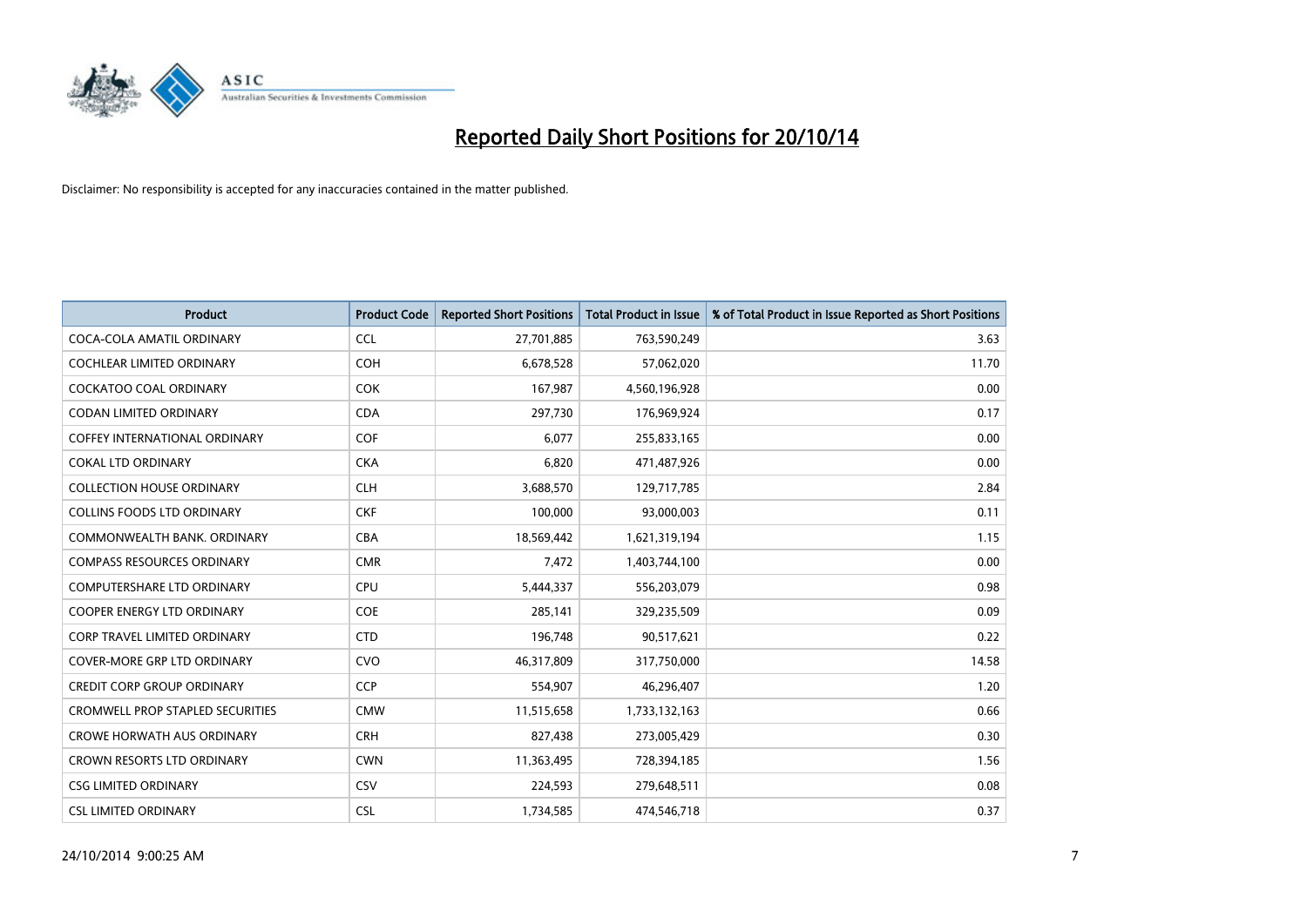

| <b>Product</b>                     | <b>Product Code</b> | <b>Reported Short Positions</b> | <b>Total Product in Issue</b> | % of Total Product in Issue Reported as Short Positions |
|------------------------------------|---------------------|---------------------------------|-------------------------------|---------------------------------------------------------|
| <b>CSR LIMITED ORDINARY</b>        | <b>CSR</b>          | 16,706,197                      | 506,000,315                   | 3.30                                                    |
| <b>CUDECO LIMITED ORDINARY</b>     | CDU                 | 8,856,683                       | 235,425,143                   | 3.76                                                    |
| DART ENERGY LTD ORDINARY           | <b>DTE</b>          | 273,896                         | 1,108,752,733                 | 0.02                                                    |
| DATA#3 LIMITED ORDINARY            | <b>DTL</b>          | 96,884                          | 153,974,950                   | 0.06                                                    |
| DECMIL GROUP LIMITED ORDINARY      | <b>DCG</b>          | 1,627,594                       | 168,657,794                   | 0.97                                                    |
| DEEP YELLOW LIMITED ORDINARY       | <b>DYL</b>          | 1,002                           | 1,891,196,227                 | 0.00                                                    |
| DEVINE LIMITED ORDINARY            | <b>DVN</b>          | 13,161                          | 158,730,556                   | 0.01                                                    |
| DEXUS PROPERTY GROUP STAPLED UNITS | <b>DXS</b>          | 9,283,938                       | 5,433,110,810                 | 0.17                                                    |
| DICK SMITH HLDGS ORDINARY          | <b>DSH</b>          | 17,543,465                      | 236,511,364                   | 7.42                                                    |
| DISCOVERY METALS LTD ORDINARY      | <b>DML</b>          | 1,277,631                       | 644,039,581                   | 0.20                                                    |
| DOMINO PIZZA ENTERPR ORDINARY      | <b>DMP</b>          | 1,248,287                       | 86,160,773                    | 1.45                                                    |
| DONACO INTERNATIONAL ORDINARY      | <b>DNA</b>          | 6,577,164                       | 461,278,352                   | 1.43                                                    |
| DORAY MINERALS LTD ORDINARY        | <b>DRM</b>          | 71,215                          | 165,834,256                   | 0.04                                                    |
| DOWNER EDI LIMITED ORDINARY        | <b>DOW</b>          | 23,609,614                      | 435,399,975                   | 5.42                                                    |
| DRILLSEARCH ENERGY ORDINARY        | <b>DLS</b>          | 14,396,673                      | 460,889,691                   | 3.12                                                    |
| DUET GROUP STAPLED US PROHIBIT.    | <b>DUE</b>          | 13,671,335                      | 1,327,719,444                 | 1.03                                                    |
| DUKETON MINING ORDINARY            | <b>DKM</b>          | 422                             | 82,524,812                    | 0.00                                                    |
| DULUXGROUP LIMITED ORDINARY        | <b>DLX</b>          | 3,142,871                       | 383,503,942                   | 0.82                                                    |
| ECHO ENTERTAINMENT ORDINARY        | <b>EGP</b>          | 6,622,914                       | 825,672,730                   | 0.80                                                    |
| <b>ELDERS LIMITED ORDINARY</b>     | <b>ELD</b>          | 30,709,251                      | 837,232,507                   | 3.67                                                    |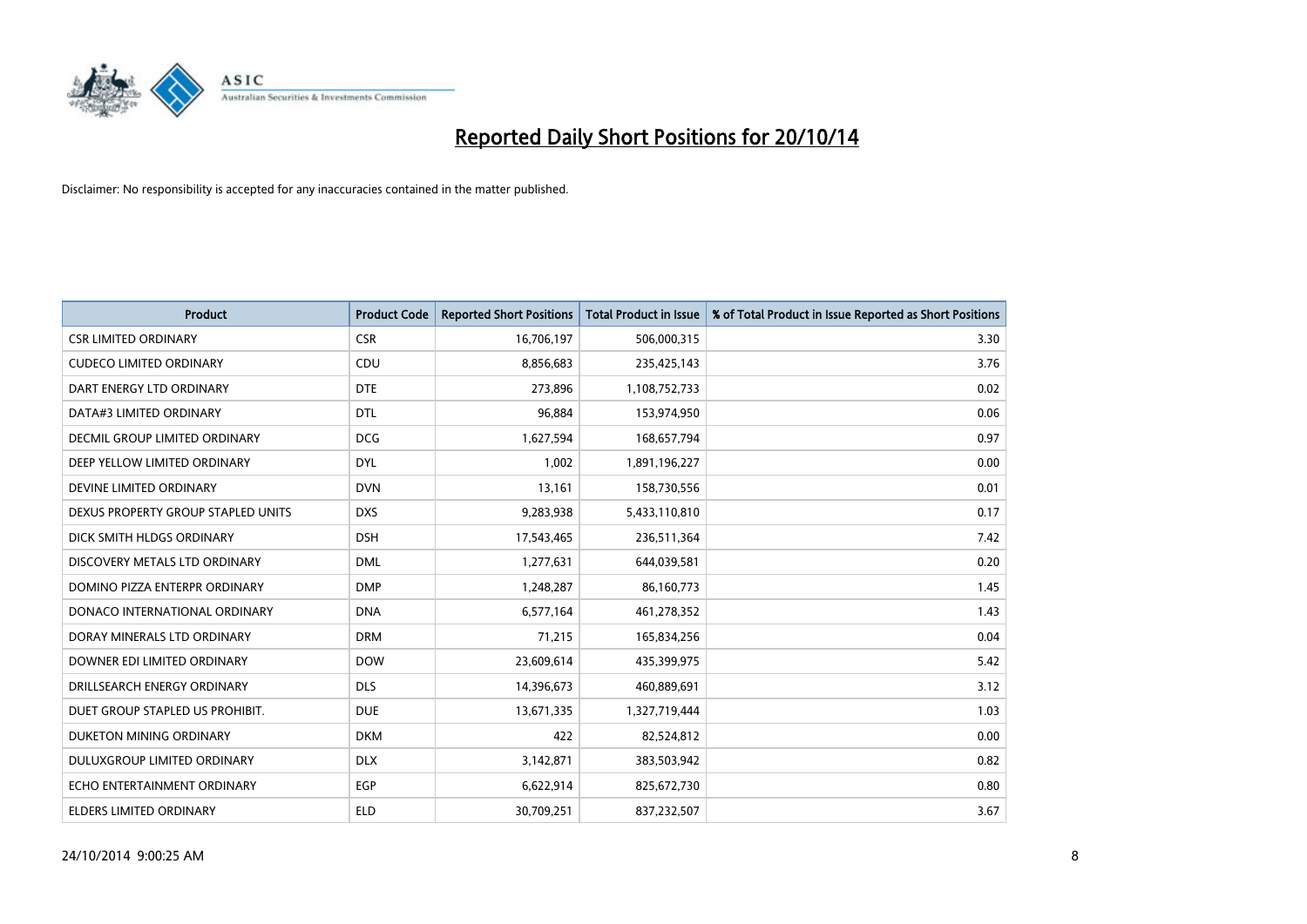

| <b>Product</b>                         | <b>Product Code</b> | <b>Reported Short Positions</b> | <b>Total Product in Issue</b> | % of Total Product in Issue Reported as Short Positions |
|----------------------------------------|---------------------|---------------------------------|-------------------------------|---------------------------------------------------------|
| ELEMENTAL MINERALS ORDINARY            | <b>ELM</b>          | 94,536                          | 368,273,957                   | 0.03                                                    |
| <b>EMECO HOLDINGS ORDINARY</b>         | <b>EHL</b>          | 9,091,387                       | 599,675,707                   | 1.52                                                    |
| <b>ENERGY RESOURCES ORDINARY 'A'</b>   | <b>ERA</b>          | 11,924,715                      | 517,725,062                   | 2.30                                                    |
| ENERGY WORLD CORPOR. ORDINARY          | <b>EWC</b>          | 46,618,740                      | 1,734,166,672                 | 2.69                                                    |
| <b>ENVESTRA LIMITED ORDINARY</b>       | <b>ENV</b>          | 76,856                          | 1,796,808,474                 | 0.00                                                    |
| EQUATORIAL RES LTD ORDINARY            | EQX                 | 33                              | 122,185,353                   | 0.00                                                    |
| EQUITY TRUSTEES ORDINARY               | EQT                 | 25,260                          | 19,152,092                    | 0.13                                                    |
| ERM POWER LIMITED ORDINARY             | EPW                 | 550,379                         | 240,826,607                   | 0.23                                                    |
| EVOLUTION MINING LTD ORDINARY          | <b>EVN</b>          | 43,657,513                      | 714,921,647                   | 6.11                                                    |
| FAIRFAX MEDIA LTD ORDINARY             | <b>FXI</b>          | 61,127,582                      | 2,351,955,725                 | 2.60                                                    |
| <b>FANTASTIC HOLDINGS ORDINARY</b>     | <b>FAN</b>          | 14,643                          | 103,068,398                   | 0.01                                                    |
| <b>FAR LTD ORDINARY</b>                | <b>FAR</b>          | 12,766,966                      | 2,701,846,742                 | 0.47                                                    |
| FEDERATION CNTRES ORD/UNIT STAPLED SEC | <b>FDC</b>          | 3,191,956                       | 1,427,641,565                 | 0.22                                                    |
| FISHER & PAYKEL H. ORDINARY            | <b>FPH</b>          | 5,726                           | 556,338,567                   | 0.00                                                    |
| FLEETWOOD CORP ORDINARY                | <b>FWD</b>          | 1,692,823                       | 60,679,412                    | 2.79                                                    |
| FLETCHER BUILDING ORDINARY             | <b>FBU</b>          | 1,824,302                       | 687,854,788                   | 0.27                                                    |
| FLEXIGROUP LIMITED ORDINARY            | FXL                 | 6,076,965                       | 304,096,060                   | 2.00                                                    |
| FLIGHT CENTRE TRAVEL ORDINARY          | <b>FLT</b>          | 6,434,574                       | 100,706,641                   | 6.39                                                    |
| FLINDERS MINES LTD ORDINARY            | <b>FMS</b>          | 420,990                         | 2,400,995,602                 | 0.02                                                    |
| FOCUS MINERALS LTD ORDINARY            | <b>FML</b>          | 11,623,883                      | 9,137,375,877                 | 0.13                                                    |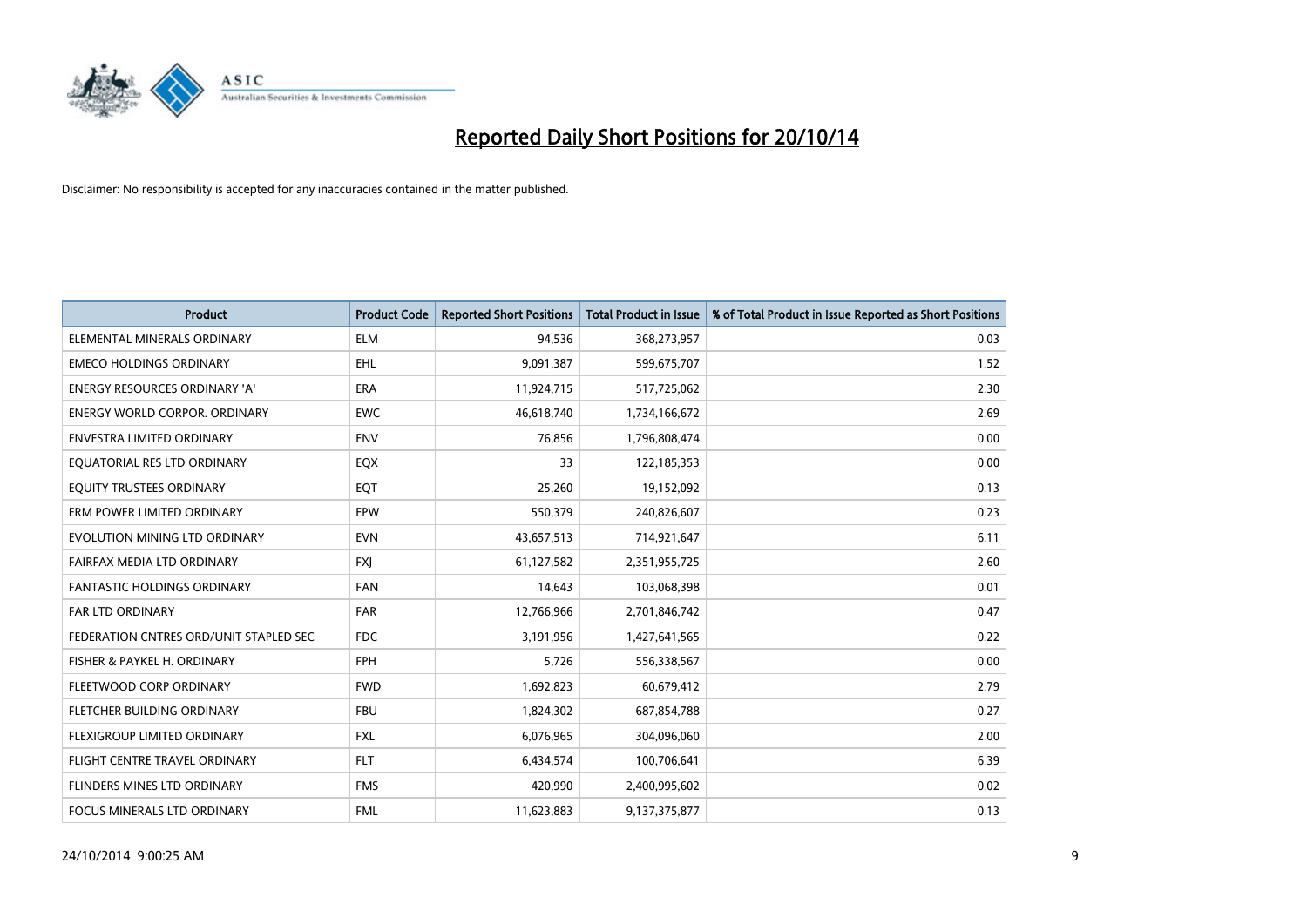

| <b>Product</b>                             | <b>Product Code</b> | <b>Reported Short Positions</b> | <b>Total Product in Issue</b> | % of Total Product in Issue Reported as Short Positions |
|--------------------------------------------|---------------------|---------------------------------|-------------------------------|---------------------------------------------------------|
| <b>FOLKESTONE EDU TRUST UNITS</b>          | <b>FET</b>          | 643,039                         | 205,069,661                   | 0.31                                                    |
| FONTERRA SHARE FUND ORDINARY UNITS         | FSF                 | 83                              | 119,965,742                   | 0.00                                                    |
| <b>FORTESCUE METALS GRP ORDINARY</b>       | <b>FMG</b>          | 286,233,241                     | 3,113,798,151                 | 9.19                                                    |
| FREEDOM FOOD LTD ORDINARY                  | <b>FNP</b>          | 49.649                          | 152,018,804                   | 0.03                                                    |
| <b>FUTURE GEN INV ORDINARY</b>             | <b>FGX</b>          | 43                              | 183,825,887                   | 0.00                                                    |
| <b>G.U.D. HOLDINGS ORDINARY</b>            | GUD                 | 2,481,494                       | 70,939,492                    | 3.50                                                    |
| <b>G8 EDUCATION LIMITED ORDINARY</b>       | <b>GEM</b>          | 11,465,681                      | 333,325,031                   | 3.44                                                    |
| <b>GALAXY RESOURCES ORDINARY</b>           | <b>GXY</b>          | 655,959                         | 1,064,496,654                 | 0.06                                                    |
| <b>GBST HOLDINGS., ORDINARY</b>            | <b>GBT</b>          | 9,941                           | 66,561,725                    | 0.01                                                    |
| <b>GDI PROPERTY GRP STAPLED SECURITIES</b> | GDI                 | 420,534                         | 567,575,025                   | 0.07                                                    |
| <b>GENTRACK GROUP LTD ORDINARY</b>         | <b>GTK</b>          | 2,478                           | 72,699,510                    | 0.00                                                    |
| <b>GENWORTH MORTGAGE ORDINARY</b>          | <b>GMA</b>          | 3,921,596                       | 650,000,000                   | 0.60                                                    |
| <b>GEODYNAMICS LIMITED ORDINARY</b>        | GDY                 | 819                             | 435,880,130                   | 0.00                                                    |
| <b>GINDALBIE METALS LTD ORDINARY</b>       | GBG                 | 34,281,672                      | 1,495,306,811                 | 2.29                                                    |
| <b>GOLD ROAD RES LTD ORDINARY</b>          | GOR                 | 788,917                         | 592,811,895                   | 0.13                                                    |
| <b>GOODMAN FIELDER, ORDINARY</b>           | <b>GFF</b>          | 8,599,141                       | 1,955,559,207                 | 0.44                                                    |
| <b>GOODMAN GROUP STAPLED</b>               | <b>GMG</b>          | 9,663,131                       | 1,745,460,061                 | 0.55                                                    |
| <b>GPT GROUP STAPLED SEC.</b>              | GPT                 | 5,276,248                       | 1,685,460,955                 | 0.31                                                    |
| <b>GRAINCORP LIMITED A CLASS ORDINARY</b>  | <b>GNC</b>          | 9,310,876                       | 228,855,628                   | 4.07                                                    |
| <b>GRANGE RESOURCES, ORDINARY</b>          | <b>GRR</b>          | 8,362,376                       | 1,157,097,869                 | 0.72                                                    |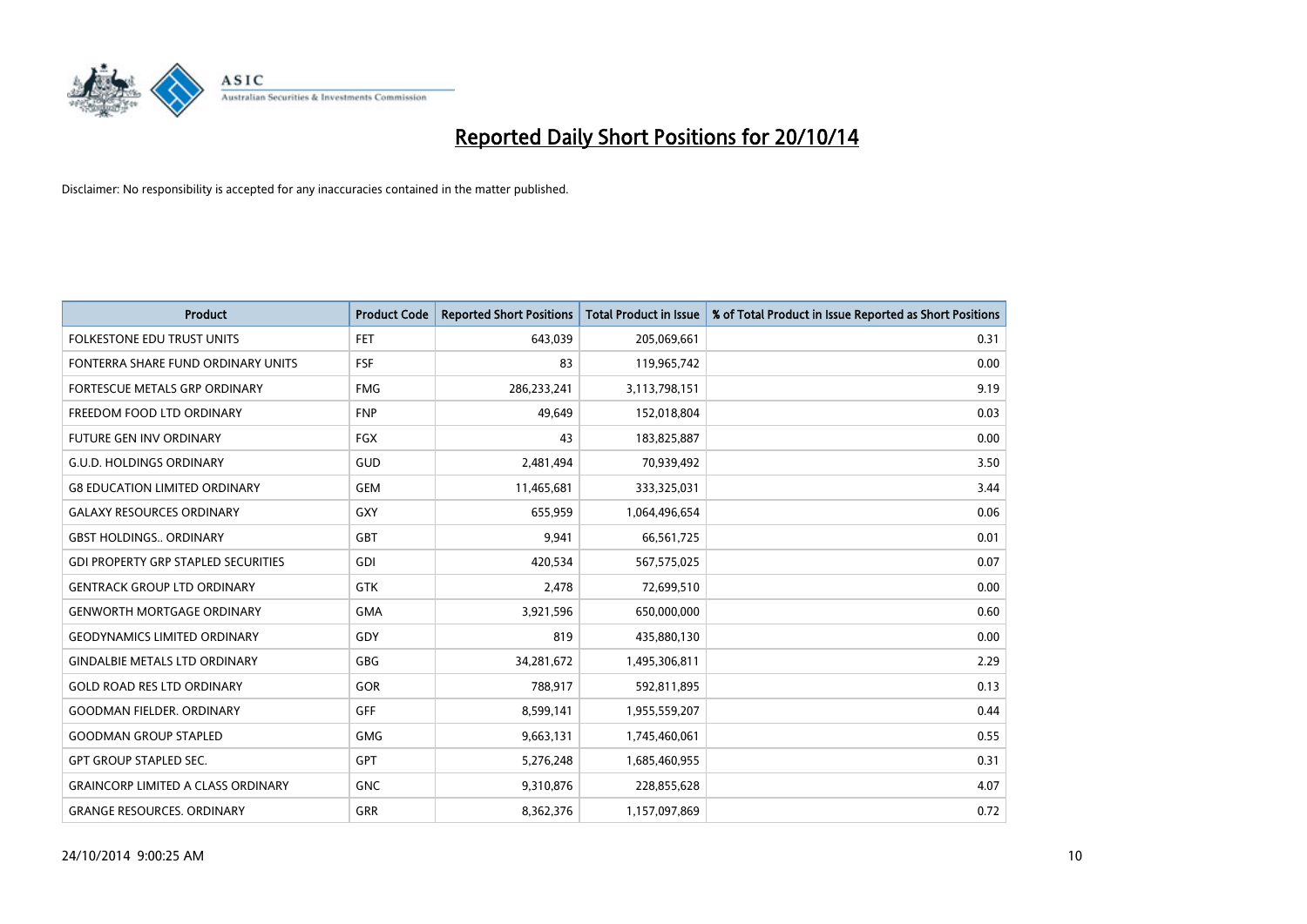

| <b>Product</b>                                   | <b>Product Code</b> | <b>Reported Short Positions</b> | <b>Total Product in Issue</b> | % of Total Product in Issue Reported as Short Positions |
|--------------------------------------------------|---------------------|---------------------------------|-------------------------------|---------------------------------------------------------|
| <b>GREENCROSS LIMITED ORDINARY</b>               | <b>GXL</b>          | 1,939,806                       | 111,447,503                   | 1.74                                                    |
| <b>GREENLAND MIN EN LTD ORDINARY</b>             | GGG                 | 593,738                         | 669,389,552                   | 0.09                                                    |
| <b>GREENLAND MIN EN LTD RIGHTS 26-JUN-14</b>     | GGGR                | 3,842                           | 88,685,050                    | 0.00                                                    |
| <b>GROWTHPOINT PROPERTY ORD/UNIT STAPLED SEC</b> | GOZ                 | 2,526,722                       | 554,562,240                   | 0.46                                                    |
| <b>GRYPHON MINERALS LTD ORDINARY</b>             | GRY                 | 2,375,354                       | 401,115,935                   | 0.59                                                    |
| <b>GUILDFORD COAL LTD ORDINARY</b>               | <b>GUF</b>          | 77,890                          | 845,201,985                   | 0.01                                                    |
| <b>GWA GROUP LTD ORDINARY</b>                    | <b>GWA</b>          | 11,920,647                      | 306,533,770                   | 3.89                                                    |
| <b>HARVEY NORMAN ORDINARY</b>                    | <b>HVN</b>          | 36,089,583                      | 1,062,316,784                 | 3.40                                                    |
| HEALTHSCOPE LIMITED. ORDINARY                    | <b>HSO</b>          | 3,966,108                       | 1,732,094,838                 | 0.23                                                    |
| <b>HENDERSON GROUP CDI 1:1</b>                   | <b>HGG</b>          | 4,094,129                       | 743,750,462                   | 0.55                                                    |
| HFA HOLDINGS LIMITED ORDINARY                    | <b>HFA</b>          | 3,809                           | 162,147,897                   | 0.00                                                    |
| <b>HIGHLANDS PACIFIC ORDINARY</b>                | <b>HIG</b>          | 3,153                           | 918,694,336                   | 0.00                                                    |
| HILLGROVE RES LTD ORDINARY                       | <b>HGO</b>          | 97,485                          | 147,711,123                   | 0.07                                                    |
| <b>HILLS LTD ORDINARY</b>                        | <b>HIL</b>          | 1,096,499                       | 232,828,103                   | 0.47                                                    |
| HORIZON OIL LIMITED ORDINARY                     | <b>HZN</b>          | 35,062,298                      | 1,301,981,265                 | 2.69                                                    |
| ICAR ASIA LTD ORDINARY                           | ICO                 | 224,104                         | 193,188,846                   | 0.12                                                    |
| <b>ICON ENERGY LIMITED ORDINARY</b>              | <b>ICN</b>          | 100,000                         | 615,774,351                   | 0.02                                                    |
| <b>IINET LIMITED ORDINARY</b>                    | <b>IIN</b>          | 8,054,295                       | 162, 163, 526                 | 4.97                                                    |
| <b>ILUKA RESOURCES ORDINARY</b>                  | <b>ILU</b>          | 37,367,980                      | 418,700,517                   | 8.92                                                    |
| <b>IMDEX LIMITED ORDINARY</b>                    | <b>IMD</b>          | 2,744,606                       | 216,203,136                   | 1.27                                                    |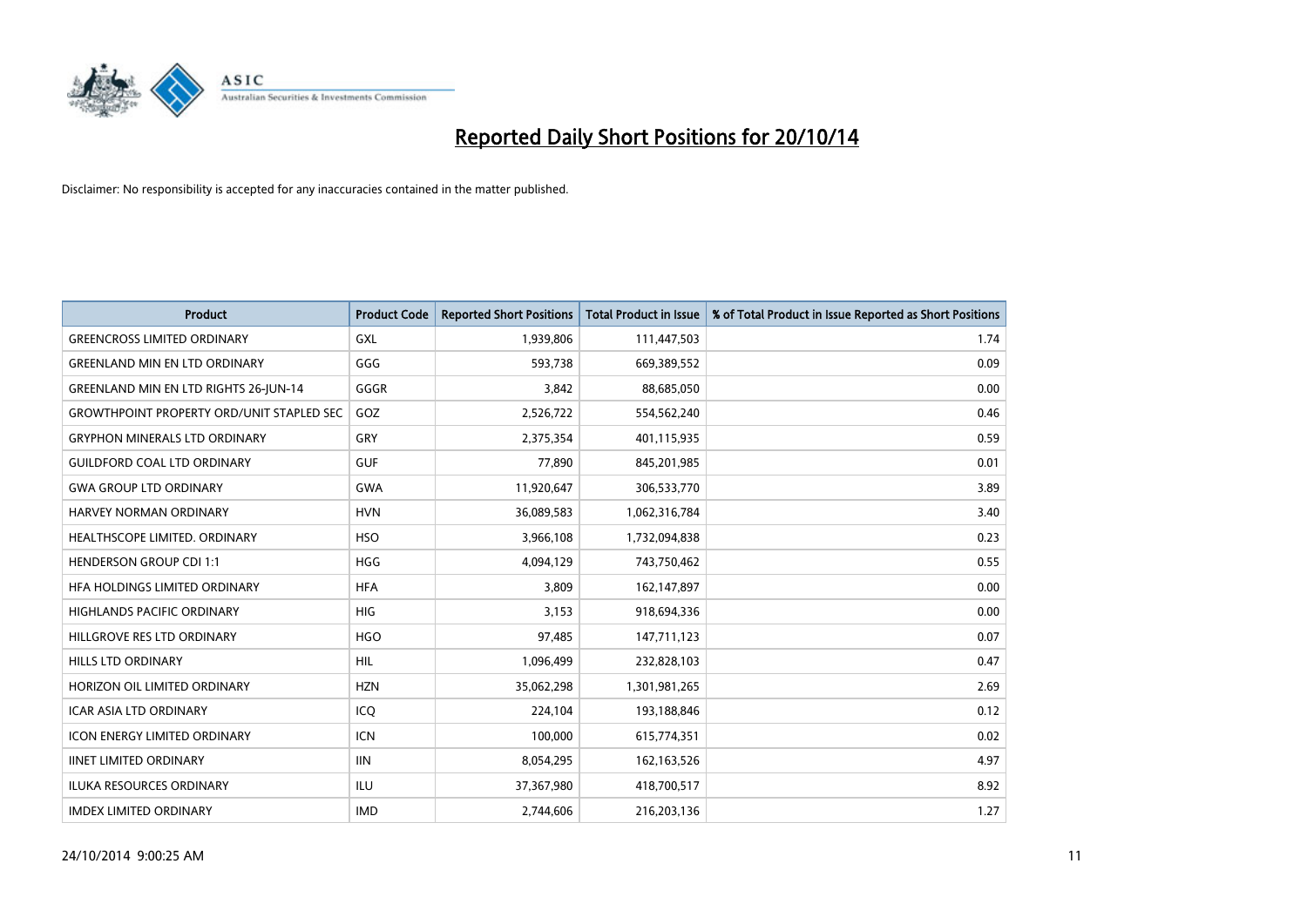

| <b>Product</b>                                  | <b>Product Code</b> | <b>Reported Short Positions</b> | <b>Total Product in Issue</b> | % of Total Product in Issue Reported as Short Positions |
|-------------------------------------------------|---------------------|---------------------------------|-------------------------------|---------------------------------------------------------|
| IMX RESOURCES LTD ORDINARY                      | <b>IXR</b>          |                                 | 507,497,146                   | 0.00                                                    |
| INCITEC PIVOT ORDINARY                          | IPL                 | 31,316,064                      | 1,654,998,197                 | 1.89                                                    |
| <b>INDEPENDENCE GROUP ORDINARY</b>              | <b>IGO</b>          | 553,295                         | 234,256,573                   | 0.24                                                    |
| INDOPHIL RESOURCES ORDINARY                     | <b>IRN</b>          | 4,602,703                       | 1,203,146,194                 | 0.38                                                    |
| <b>INDUSTRIA REIT STAPLED</b>                   | <b>IDR</b>          | 286,815                         | 125,000,001                   | 0.23                                                    |
| <b>INFIGEN ENERGY STAPLED SECURITIES</b>        | <b>IFN</b>          | 2,918,931                       | 767,887,581                   | 0.38                                                    |
| <b>INFOMEDIA LTD ORDINARY</b>                   | <b>IFM</b>          | 914,921                         | 306,954,355                   | 0.30                                                    |
| INGENIA GROUP STAPLED SECURITIES                | <b>INA</b>          | 4,473,965                       | 845,677,627                   | 0.53                                                    |
| <b>INSURANCE AUSTRALIA ORDINARY</b>             | IAG                 | 11,566,786                      | 2,341,618,048                 | 0.49                                                    |
| <b>INTREPID MINES ORDINARY</b>                  | <b>IAU</b>          | 4,659,008                       | 557,577,524                   | 0.84                                                    |
| <b>INVESTA OFFICE FUND STAPLED SECURITIES</b>   | <b>IOF</b>          | 815,839                         | 614,047,458                   | 0.13                                                    |
| <b>INVOCARE LIMITED ORDINARY</b>                | <b>IVC</b>          | 4,797,535                       | 110,030,298                   | 4.36                                                    |
| <b>IOOF HOLDINGS LTD ORDINARY</b>               | IFL                 | 9,603,222                       | 300,133,752                   | 3.20                                                    |
| <b>IPROPERTY GROUP LTD ORDINARY</b>             | <b>IPP</b>          | 888,002                         | 181,703,204                   | 0.49                                                    |
| <b>IRESS LIMITED ORDINARY</b>                   | <b>IRE</b>          | 5,757,435                       | 159,097,319                   | 3.62                                                    |
| <b>ISELECT LTD ORDINARY</b>                     | <b>ISU</b>          | 902,774                         | 260,889,894                   | 0.35                                                    |
| <b>ISENTIA GROUP LTD ORDINARY</b>               | <b>ISD</b>          | 456,057                         | 200,000,001                   | 0.23                                                    |
| <b>ISENTRIC LTD. ORDINARY</b>                   | ICU                 | 222,103                         | 76,746,962                    | 0.29                                                    |
| <b>ISONEA LIMITED ORDINARY</b>                  | <b>ISN</b>          | 21,623                          | 281,588,816                   | 0.01                                                    |
| <b>IAMES HARDIE INDUST CHESS DEPOSITARY INT</b> | <b>IHX</b>          | 6,944,138                       | 444,925,946                   | 1.56                                                    |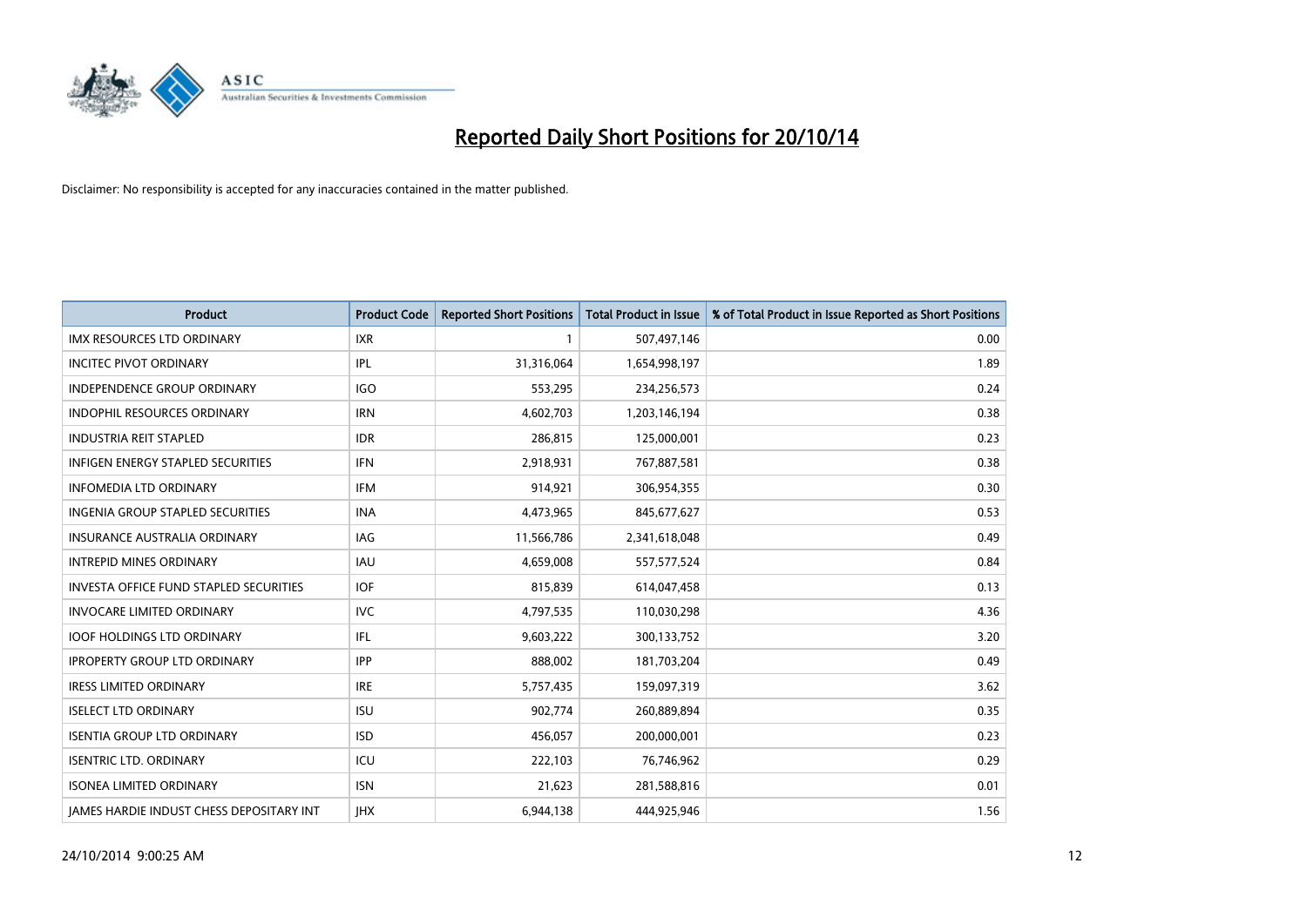

| <b>Product</b>                        | <b>Product Code</b> | <b>Reported Short Positions</b> | <b>Total Product in Issue</b> | % of Total Product in Issue Reported as Short Positions |
|---------------------------------------|---------------------|---------------------------------|-------------------------------|---------------------------------------------------------|
| <b>JAPARA HEALTHCARE LT ORDINARY</b>  | <b>IHC</b>          | 6,952,022                       | 263,046,592                   | 2.64                                                    |
| <b>JB HI-FI LIMITED ORDINARY</b>      | <b>IBH</b>          | 12,456,248                      | 98,947,309                    | 12.59                                                   |
| <b>KAGARA LTD ORDINARY</b>            | KZL                 | 34,720                          | 798,953,117                   | 0.00                                                    |
| KAROON GAS AUSTRALIA ORDINARY         | <b>KAR</b>          | 20,505,102                      | 252,969,964                   | 8.11                                                    |
| KATHMANDU HOLD LTD ORDINARY           | <b>KMD</b>          | 3,732,312                       | 201,318,944                   | 1.85                                                    |
| <b>KBL MINING LIMITED ORDINARY</b>    | <b>KBL</b>          | 1,820                           | 393,535,629                   | 0.00                                                    |
| KINGSGATE CONSOLID, ORDINARY          | <b>KCN</b>          | 19,824,730                      | 223,584,937                   | 8.87                                                    |
| KINGSROSE MINING LTD ORDINARY         | <b>KRM</b>          | 426,348                         | 358,611,493                   | 0.12                                                    |
| KOGI IRON LTD ORDINARY                | KFE                 | 2,192,098                       | 376,669,836                   | 0.58                                                    |
| LEIGHTON HOLDINGS ORDINARY            | LEI                 | 5,889,899                       | 338,503,563                   | 1.74                                                    |
| LEND LEASE GROUP UNIT/ORD STAPLED     | <b>LLC</b>          | 2,533,976                       | 579,596,726                   | 0.44                                                    |
| LIQUEFIED NATURAL ORDINARY            | <b>LNG</b>          | 8,588,274                       | 461,402,201                   | 1.86                                                    |
| LONESTAR RESO LTD ORDINARY            | <b>LNR</b>          | 1,105,440                       | 752,187,211                   | 0.15                                                    |
| LUCAPA DIAMOND LTD ORDINARY           | <b>LOM</b>          | 41,467                          | 181,844,946                   | 0.02                                                    |
| LYNAS CORPORATION ORDINARY            | <b>LYC</b>          | 147,778,708                     | 2,483,806,217                 | 5.95                                                    |
| LYNAS CORPORATION RIGHTS 13-OCT-14    | <b>LYCR</b>         | 1,119,105                       | 887,071,988                   | 0.13                                                    |
| <b>M2 GRP LTD ORDINARY</b>            | <b>MTU</b>          | 4,510,762                       | 180,974,848                   | 2.49                                                    |
| <b>MACA LIMITED ORDINARY</b>          | <b>MLD</b>          | 343,502                         | 232,676,373                   | 0.15                                                    |
| <b>MACMAHON HOLDINGS ORDINARY</b>     | <b>MAH</b>          | 178,165                         | 1,261,699,966                 | 0.01                                                    |
| MACO ATLAS ROADS GRP ORDINARY STAPLED | <b>MQA</b>          | 4,990,627                       | 511,538,852                   | 0.98                                                    |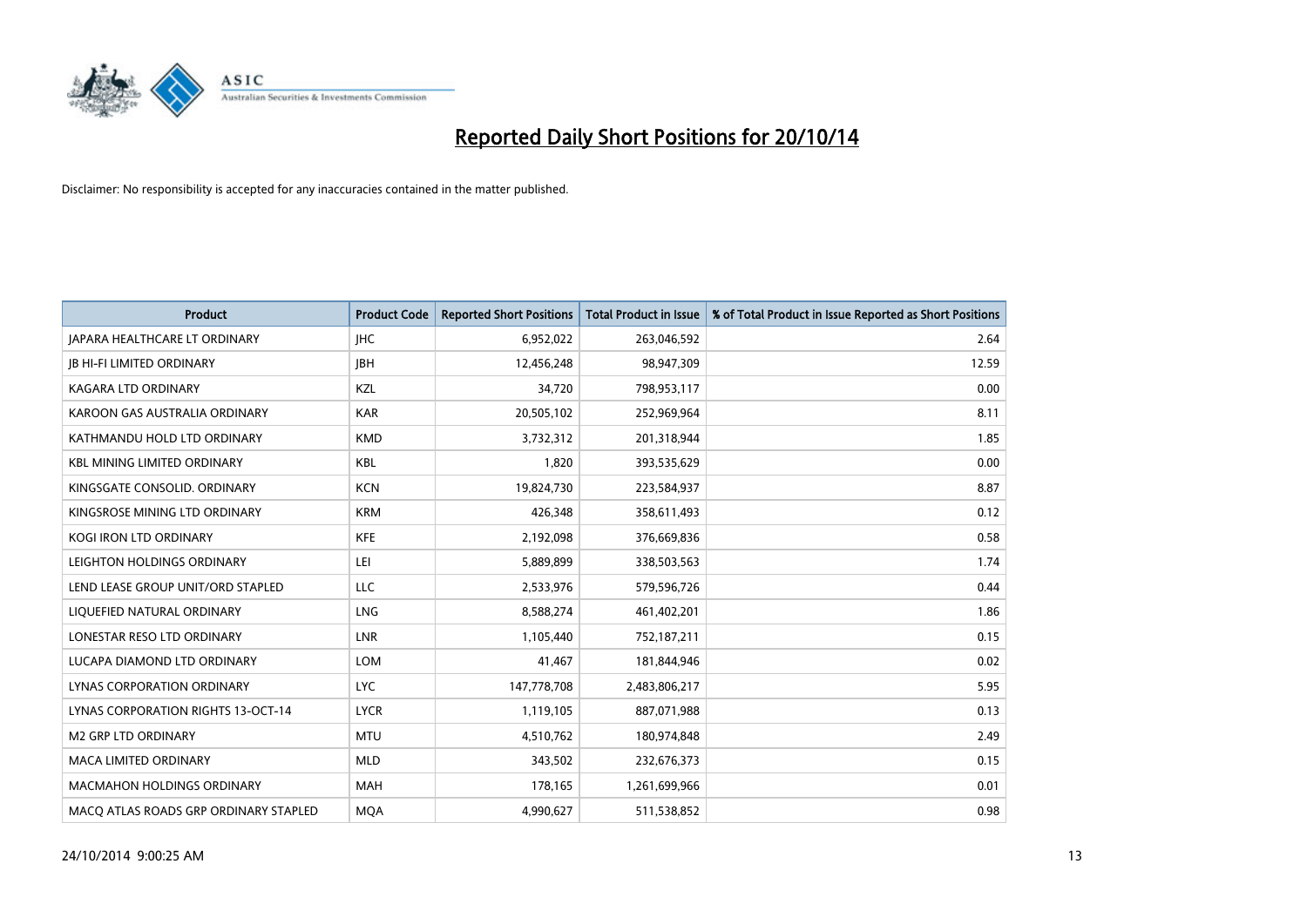

| <b>Product</b>                       | <b>Product Code</b> | <b>Reported Short Positions</b> | <b>Total Product in Issue</b> | % of Total Product in Issue Reported as Short Positions |
|--------------------------------------|---------------------|---------------------------------|-------------------------------|---------------------------------------------------------|
| MACQUARIE GROUP LTD ORDINARY         | MQG                 | 1,024,886                       | 321,202,994                   | 0.32                                                    |
| MAGELLAN FIN GRP LTD ORDINARY        | <b>MFG</b>          | 4,507,365                       | 159,571,466                   | 2.82                                                    |
| <b>MANTRA GROUP LTD ORDINARY</b>     | <b>MTR</b>          | 287,145                         | 249,471,229                   | 0.12                                                    |
| <b>MATRIX C &amp; E LTD ORDINARY</b> | <b>MCE</b>          | 2,571,542                       | 94,555,428                    | 2.72                                                    |
| MAVERICK DRILLING ORDINARY           | <b>MAD</b>          | 3,119,052                       | 544,321,602                   | 0.57                                                    |
| MAYNE PHARMA LTD ORDINARY            | <b>MYX</b>          | 11,003,860                      | 587,634,335                   | 1.87                                                    |
| MCMILLAN SHAKESPEARE ORDINARY        | <b>MMS</b>          | 1,109,069                       | 77,525,801                    | 1.43                                                    |
| MCPHERSON'S LTD ORDINARY             | <b>MCP</b>          | 10,011                          | 95,434,645                    | 0.01                                                    |
| MEDUSA MINING LTD ORDINARY           | <b>MML</b>          | 12,807,801                      | 207,794,301                   | 6.16                                                    |
| MERIDIAN ENERGY INSTALMENT RECEIPTS  | <b>MEZCA</b>        | 200,000                         | 1,255,413,626                 | 0.02                                                    |
| MERMAID MARINE ORDINARY              | <b>MRM</b>          | 17,160,232                      | 368,665,949                   | 4.65                                                    |
| MESOBLAST LIMITED ORDINARY           | <b>MSB</b>          | 13,548,302                      | 321,696,029                   | 4.21                                                    |
| METALS X LIMITED ORDINARY            | <b>MLX</b>          | 3,532,189                       | 1,655,826,110                 | 0.21                                                    |
| METCASH LIMITED ORDINARY             | <b>MTS</b>          | 118,865,533                     | 903,309,574                   | 13.16                                                   |
| METMINCO LIMITED ORDINARY            | <b>MNC</b>          | 32,000                          | 1,796,381,542                 | 0.00                                                    |
| MIGHTY RIVER POWER ORDINARY          | <b>MYT</b>          | 3,377,274                       | 1,400,012,517                 | 0.24                                                    |
| MINCOR RESOURCES NL ORDINARY         | <b>MCR</b>          | 96,783                          | 188,208,274                   | 0.05                                                    |
| MINERAL DEPOSITS ORDINARY            | <b>MDL</b>          | 1,185,791                       | 103,676,341                   | 1.14                                                    |
| MINERAL RESOURCES, ORDINARY          | <b>MIN</b>          | 17,241,491                      | 187,270,274                   | 9.21                                                    |
| MINT WIRELESS ORDINARY               | <b>MNW</b>          | 307,297                         | 470,372,395                   | 0.07                                                    |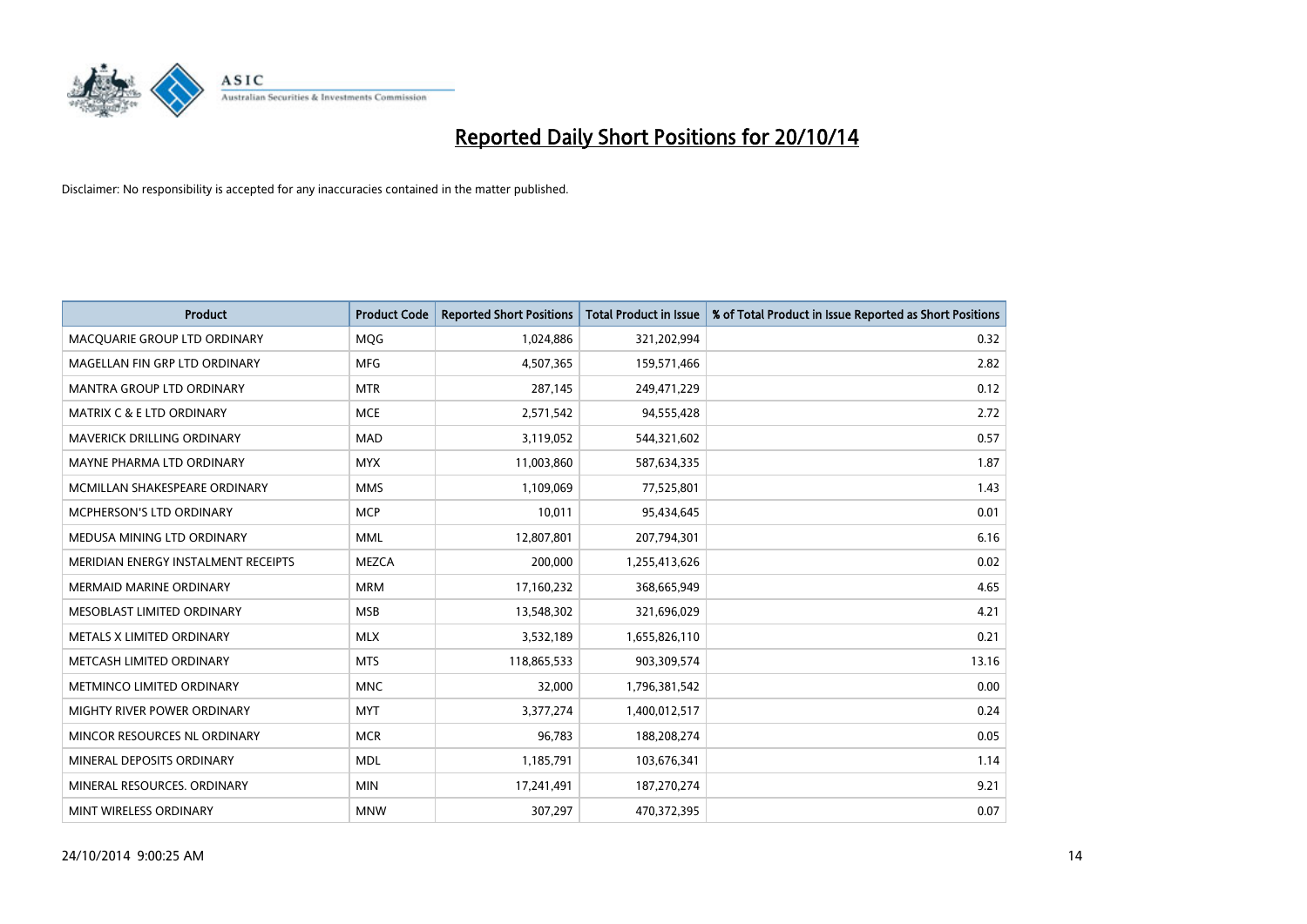

| Product                           | <b>Product Code</b> | <b>Reported Short Positions</b> | <b>Total Product in Issue</b> | % of Total Product in Issue Reported as Short Positions |
|-----------------------------------|---------------------|---------------------------------|-------------------------------|---------------------------------------------------------|
| MIRABELA NICKEL LTD ORDINARY      | <b>MBN</b>          | 10                              | 929,710,216                   | 0.00                                                    |
| MIRVAC GROUP STAPLED SECURITIES   | <b>MGR</b>          | 2,699,532                       | 3,697,197,370                 | 0.07                                                    |
| <b>MOLOPO ENERGY LTD ORDINARY</b> | <b>MPO</b>          | 31,118                          | 248,705,730                   | 0.01                                                    |
| MONADELPHOUS GROUP ORDINARY       | <b>MND</b>          | 7,320,741                       | 92,998,380                    | 7.87                                                    |
| MONASH IVF GROUP LTD ORDINARY     | <b>MVF</b>          | 502,987                         | 231,081,089                   | 0.22                                                    |
| MORTGAGE CHOICE LTD ORDINARY      | <b>MOC</b>          | 1,086                           | 123,879,296                   | 0.00                                                    |
| <b>MOUNT GIBSON IRON ORDINARY</b> | <b>MGX</b>          | 32,433,496                      | 1,090,805,085                 | 2.97                                                    |
| MULTIPLEX SITES SITES             | <b>MXUPA</b>        | 2,354                           | 4,500,000                     | 0.05                                                    |
| <b>MYER HOLDINGS LTD ORDINARY</b> | <b>MYR</b>          | 102,874,960                     | 585,689,551                   | 17.56                                                   |
| <b>MYSTATE LIMITED ORDINARY</b>   | <b>MYS</b>          | 603                             | 87,283,417                    | 0.00                                                    |
| NANOSONICS LIMITED ORDINARY       | <b>NAN</b>          | 2,082,740                       | 264,332,826                   | 0.79                                                    |
| NATIONAL AUST. BANK ORDINARY      | <b>NAB</b>          | 18,171,165                      | 2,365,790,790                 | 0.77                                                    |
| NATIONAL STORAGE STAPLED          | <b>NSR</b>          | 947,535                         | 290,831,660                   | 0.33                                                    |
| NAVITAS LIMITED ORDINARY          | <b>NVT</b>          | 4,477,720                       | 376,037,813                   | 1.19                                                    |
| NEARMAP LTD ORDINARY              | <b>NEA</b>          | 1,200,252                       | 338,146,101                   | 0.35                                                    |
| NEON ENERGY LIMITED ORDINARY      | <b>NEN</b>          | 140,474                         | 553,037,848                   | 0.03                                                    |
| NEW HOPE CORPORATION ORDINARY     | <b>NHC</b>          | 1,485,026                       | 830,999,449                   | 0.18                                                    |
| NEW STANDARD ENERGY ORDINARY      | <b>NSE</b>          | 92,378                          | 386,169,603                   | 0.02                                                    |
| NEWCREST MINING ORDINARY          | <b>NCM</b>          | 9,092,049                       | 766,510,971                   | 1.19                                                    |
| NEWS CORP A NON-VOTING CDI        | <b>NWSLV</b>        | 427,741                         | 2,692,304                     | 15.89                                                   |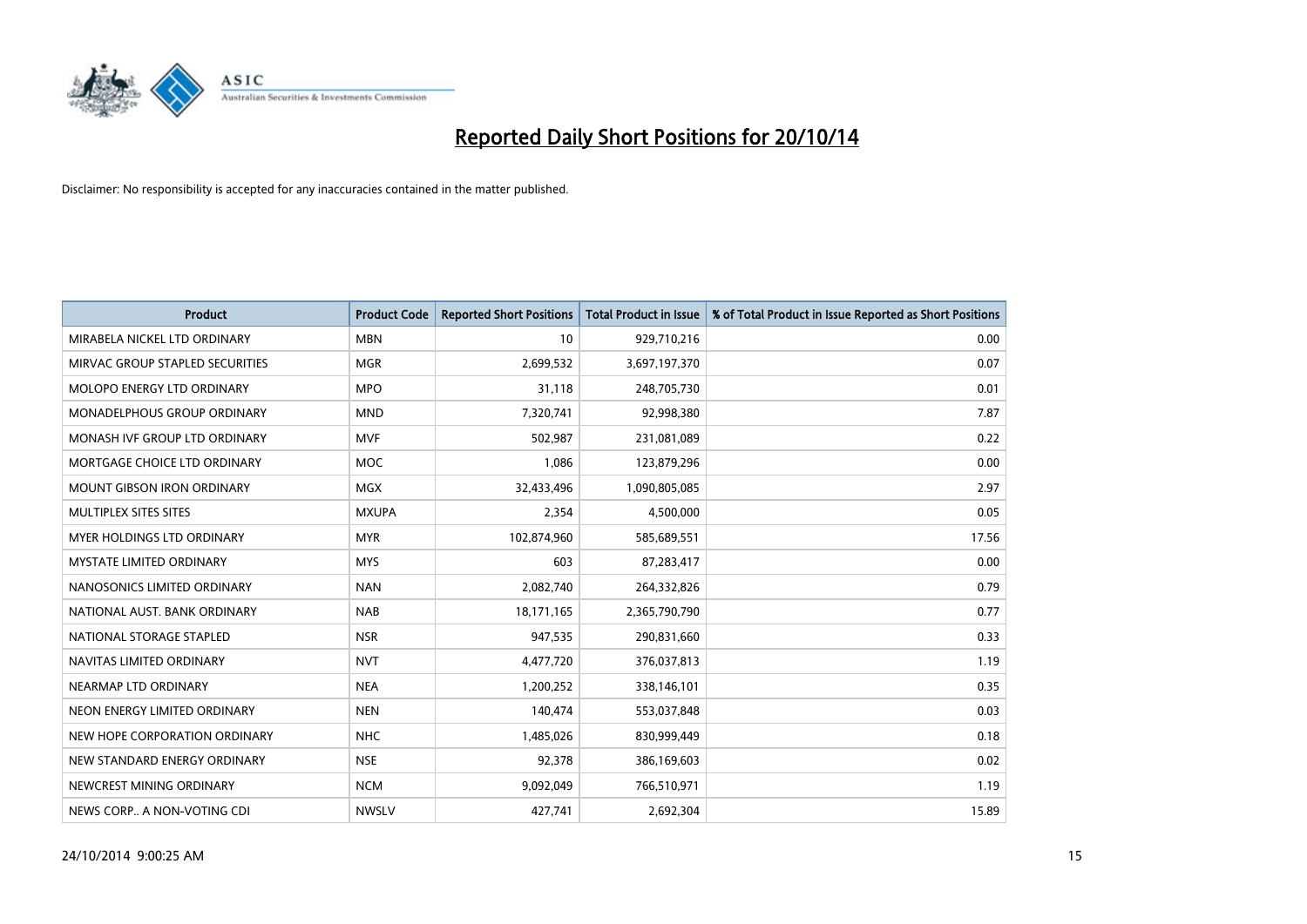

| <b>Product</b>                        | <b>Product Code</b> | <b>Reported Short Positions</b> | <b>Total Product in Issue</b> | % of Total Product in Issue Reported as Short Positions |
|---------------------------------------|---------------------|---------------------------------|-------------------------------|---------------------------------------------------------|
| NEWS CORP B VOTING CDI                | <b>NWS</b>          | 2,078,611                       | 23,433,427                    | 8.87                                                    |
| NEWSAT LIMITED ORDINARY               | <b>NWT</b>          | 7,183,138                       | 613,199,841                   | 1.17                                                    |
| NEXTDC LIMITED ORDINARY               | <b>NXT</b>          | 19,054,283                      | 193,154,486                   | 9.86                                                    |
| NEXUS ENERGY LIMITED ORDINARY         | <b>NXS</b>          | 83,983                          | 1,330,219,459                 | 0.01                                                    |
| NIB HOLDINGS LIMITED ORDINARY         | <b>NHF</b>          | 2,426,909                       | 439,004,182                   | 0.55                                                    |
| NINE ENTERTAINMENT ORDINARY           | <b>NEC</b>          | 10,945,438                      | 940,295,023                   | 1.16                                                    |
| NOBLE MINERAL RES ORDINARY            | <b>NMG</b>          | 2,365,726                       | 666,397,952                   | 0.36                                                    |
| NORTHERN IRON LTD ORDINARY            | <b>NFE</b>          | 11,392                          | 484,405,314                   | 0.00                                                    |
| NORTHERN STAR ORDINARY                | <b>NST</b>          | 12,504,672                      | 592,256,718                   | 2.11                                                    |
| NRW HOLDINGS LIMITED ORDINARY         | <b>NWH</b>          | 8,335,437                       | 278,888,011                   | 2.99                                                    |
| NUFARM LIMITED ORDINARY               | <b>NUF</b>          | 12,912,337                      | 264,367,746                   | 4.88                                                    |
| NUPLEX INDUSTRIES ORDINARY            | <b>NPX</b>          | 1,000                           | 198,125,827                   | 0.00                                                    |
| OCEANAGOLD CORP. CHESS DEPOSITARY INT | <b>OGC</b>          | 2,108,026                       | 301,520,186                   | 0.70                                                    |
| OIL SEARCH LTD ORDINARY               | OSH                 | 4,046,924                       | 1,522,692,587                 | 0.27                                                    |
| OM HOLDINGS LIMITED ORDINARY          | OMH                 | 58,082                          | 733,423,337                   | 0.01                                                    |
| OMI HOLDINGS LIMITED ORDINARY         | <b>OMI</b>          | 27,135                          | 76,746,962                    | 0.04                                                    |
| ORBIS GOLD LTD ORDINARY               | OBS                 | 10,000                          | 249,886,056                   | 0.00                                                    |
| ORICA LIMITED ORDINARY                | ORI                 | 17,910,099                      | 372,743,291                   | 4.80                                                    |
| ORIGIN ENERGY ORDINARY                | <b>ORG</b>          | 7,910,396                       | 1,106,302,201                 | 0.72                                                    |
| OROCOBRE LIMITED ORDINARY             | <b>ORE</b>          | 2,305,138                       | 132,041,911                   | 1.75                                                    |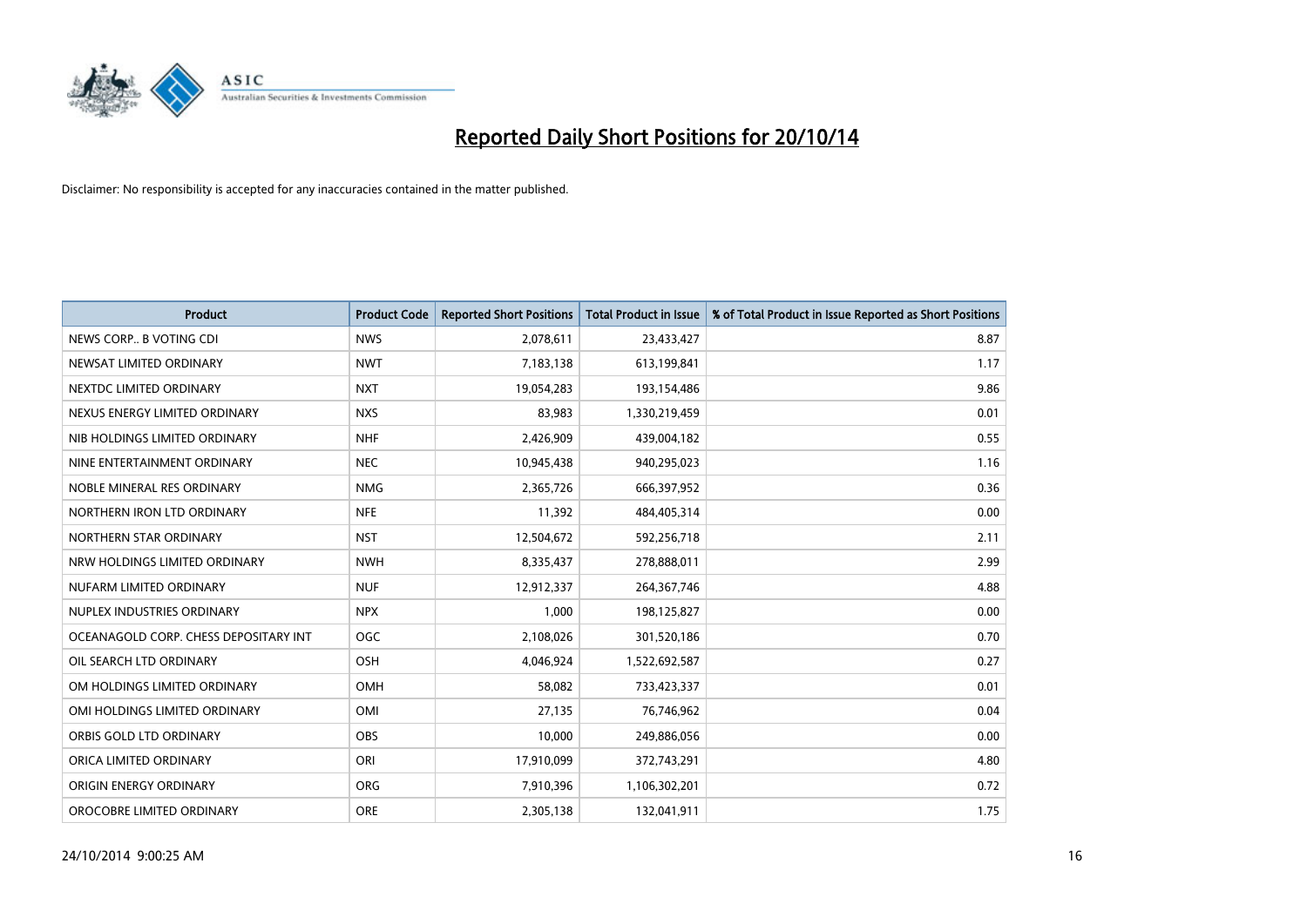

| <b>Product</b>                 | <b>Product Code</b> | <b>Reported Short Positions</b> | <b>Total Product in Issue</b> | % of Total Product in Issue Reported as Short Positions |
|--------------------------------|---------------------|---------------------------------|-------------------------------|---------------------------------------------------------|
| ORORA LIMITED ORDINARY         | <b>ORA</b>          | 9,244,651                       | 1,206,684,923                 | 0.77                                                    |
| OROTONGROUP LIMITED ORDINARY   | ORL                 | 248,645                         | 40,880,902                    | 0.61                                                    |
| OZ MINERALS ORDINARY           | OZL                 | 15,219,302                      | 303,470,022                   | 5.02                                                    |
| OZFOREX GROUP LTD ORDINARY     | <b>OFX</b>          | 8,848,974                       | 240,000,000                   | 3.69                                                    |
| <b>PACIFIC BRANDS ORDINARY</b> | PBG                 | 60,981,435                      | 917,226,291                   | 6.65                                                    |
| PACT GROUP HLDGS LTD ORDINARY  | PGH                 | 2,848,155                       | 294,097,961                   | 0.97                                                    |
| PALADIN ENERGY LTD ORDINARY    | <b>PDN</b>          | 107,739,570                     | 964,894,574                   | 11.17                                                   |
| PANAUST LIMITED ORDINARY       | <b>PNA</b>          | 116,587                         | 636,599,496                   | 0.02                                                    |
| PANORAMIC RESOURCES ORDINARY   | PAN                 | 43,152                          | 322,275,824                   | 0.01                                                    |
| PANTERRA GOLD LTD ORDINARY     | PGI                 | $\mathbf{1}$                    | 822,241,166                   | 0.00                                                    |
| PAPERLINX LIMITED ORDINARY     | <b>PPX</b>          | 44,675                          | 665, 181, 261                 | 0.01                                                    |
| PAPILLON RES LTD ORDINARY      | <b>PIR</b>          | 112,616                         | 356,976,210                   | 0.03                                                    |
| PATTIES FOODS LTD ORDINARY     | PFL                 | 9,001                           | 139,144,338                   | 0.01                                                    |
| PEET LIMITED ORDINARY          | <b>PPC</b>          | 52,444                          | 434,682,005                   | 0.01                                                    |
| PERPETUAL LIMITED ORDINARY     | <b>PPT</b>          | 1,148,245                       | 46,574,426                    | 2.47                                                    |
| PERSEUS MINING LTD ORDINARY    | PRU                 | 22,149,260                      | 526,656,401                   | 4.21                                                    |
| PHARMAXIS LTD ORDINARY         | <b>PXS</b>          | 501,000                         | 309,637,849                   | 0.16                                                    |
| PHOSPHAGENICS LTD. ORDINARY    | POH                 | 43,750                          | 1,261,965,957                 | 0.00                                                    |
| PLATINUM ASSET ORDINARY        | <b>PTM</b>          | 3,322,802                       | 580,536,282                   | 0.57                                                    |
| PLATINUM AUSTRALIA ORDINARY    | PLA                 | 836,027                         | 504,968,043                   | 0.17                                                    |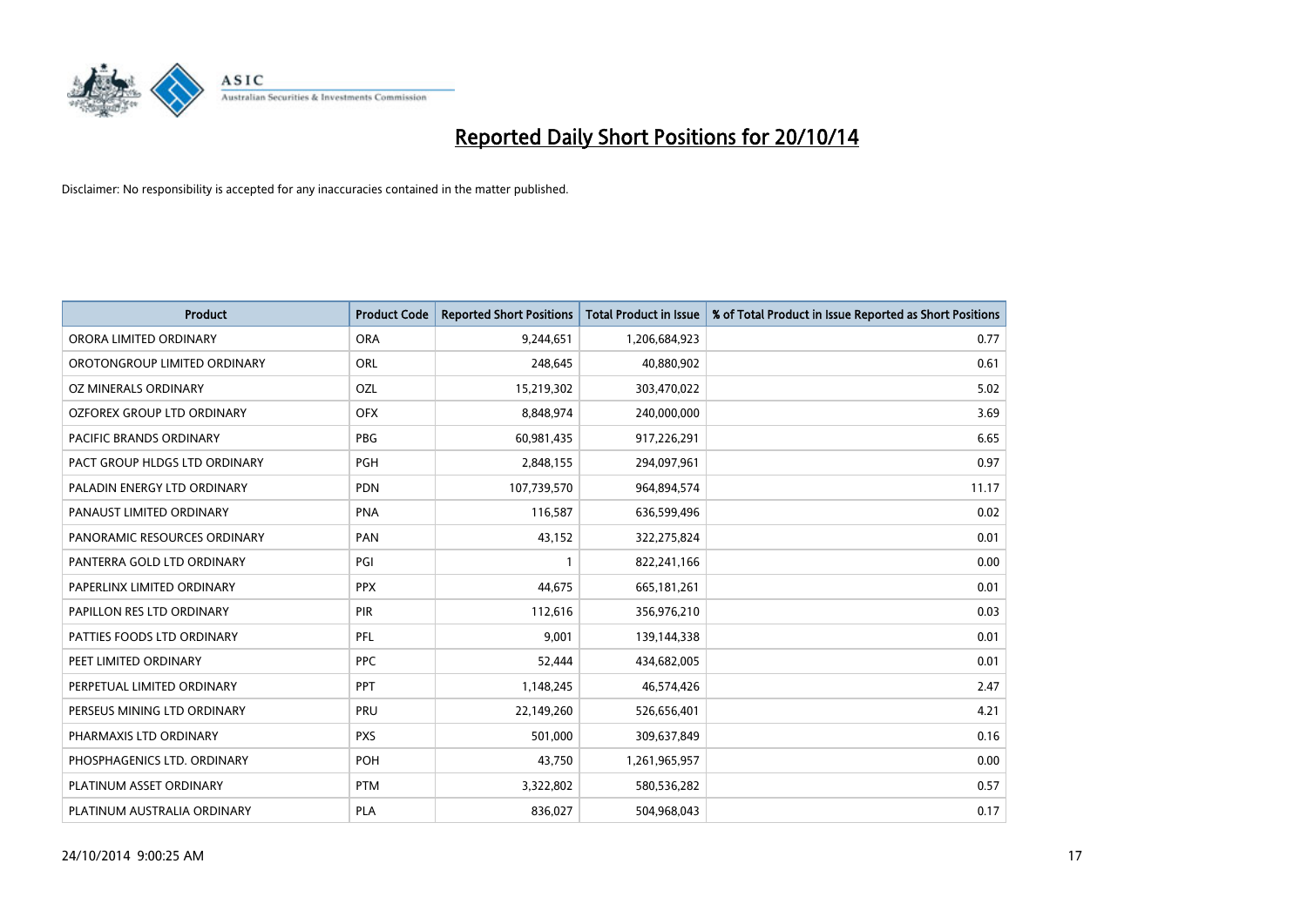

| <b>Product</b>                      | <b>Product Code</b> | <b>Reported Short Positions</b> | <b>Total Product in Issue</b> | % of Total Product in Issue Reported as Short Positions |
|-------------------------------------|---------------------|---------------------------------|-------------------------------|---------------------------------------------------------|
| PMP LIMITED ORDINARY                | <b>PMP</b>          | 27,581                          | 323,781,124                   | 0.01                                                    |
| POSEIDON NICK LTD ORDINARY          | <b>POS</b>          | 141,948                         | 601,024,910                   | 0.02                                                    |
| PRANA BIOTECHNOLOGY ORDINARY        | PBT                 | 2,918,708                       | 488,936,960                   | 0.60                                                    |
| PREMIER INVESTMENTS ORDINARY        | <b>PMV</b>          | 313,458                         | 155,714,874                   | 0.20                                                    |
| PRIMA BIOMED LTD ORDINARY           | <b>PRR</b>          | 132,361                         | 1,258,301,929                 | 0.01                                                    |
| PRIMARY HEALTH CARE ORDINARY        | PRY                 | 24,088,197                      | 512,130,550                   | 4.70                                                    |
| PRIME MEDIA GRP LTD ORDINARY        | <b>PRT</b>          | 1,588,593                       | 366,330,303                   | 0.43                                                    |
| PROGRAMMED ORDINARY                 | <b>PRG</b>          | 240,974                         | 118,651,911                   | 0.20                                                    |
| PURA VIDA ENERGY NL ORDINARY        | <b>PVD</b>          | 9,492                           | 129,430,698                   | 0.01                                                    |
| <b>QANTAS AIRWAYS ORDINARY</b>      | QAN                 | 38,800,560                      | 2,196,330,250                 | 1.77                                                    |
| OBE INSURANCE GROUP ORDINARY        | <b>OBE</b>          | 26,203,272                      | 1,364,945,301                 | 1.92                                                    |
| QRXPHARMA LTD ORDINARY              | QRX                 | 12,000                          | 164,190,969                   | 0.01                                                    |
| <b>QUBE HOLDINGS LTD ORDINARY</b>   | <b>QUB</b>          | 3,393,518                       | 1,054,428,076                 | 0.32                                                    |
| RAMSAY HEALTH CARE ORDINARY         | <b>RHC</b>          | 809,317                         | 202,081,252                   | 0.40                                                    |
| <b>RCG CORPORATION LTD ORDINARY</b> | <b>RCG</b>          | 237,928                         | 263,808,625                   | 0.09                                                    |
| <b>RCR TOMLINSON ORDINARY</b>       | <b>RCR</b>          | 624,948                         | 139,000,806                   | 0.45                                                    |
| <b>REA GROUP ORDINARY</b>           | <b>REA</b>          | 1,658,866                       | 131,714,699                   | 1.26                                                    |
| <b>REAL ENERGY CORP ORDINARY</b>    | <b>RLE</b>          | 54,510                          | 121,559,800                   | 0.04                                                    |
| <b>RECALL HOLDINGS LTD ORDINARY</b> | <b>REC</b>          | 8,348,370                       | 313,149,677                   | 2.67                                                    |
| <b>RECKON LIMITED ORDINARY</b>      | <b>RKN</b>          | 1,365,603                       | 112,084,762                   | 1.22                                                    |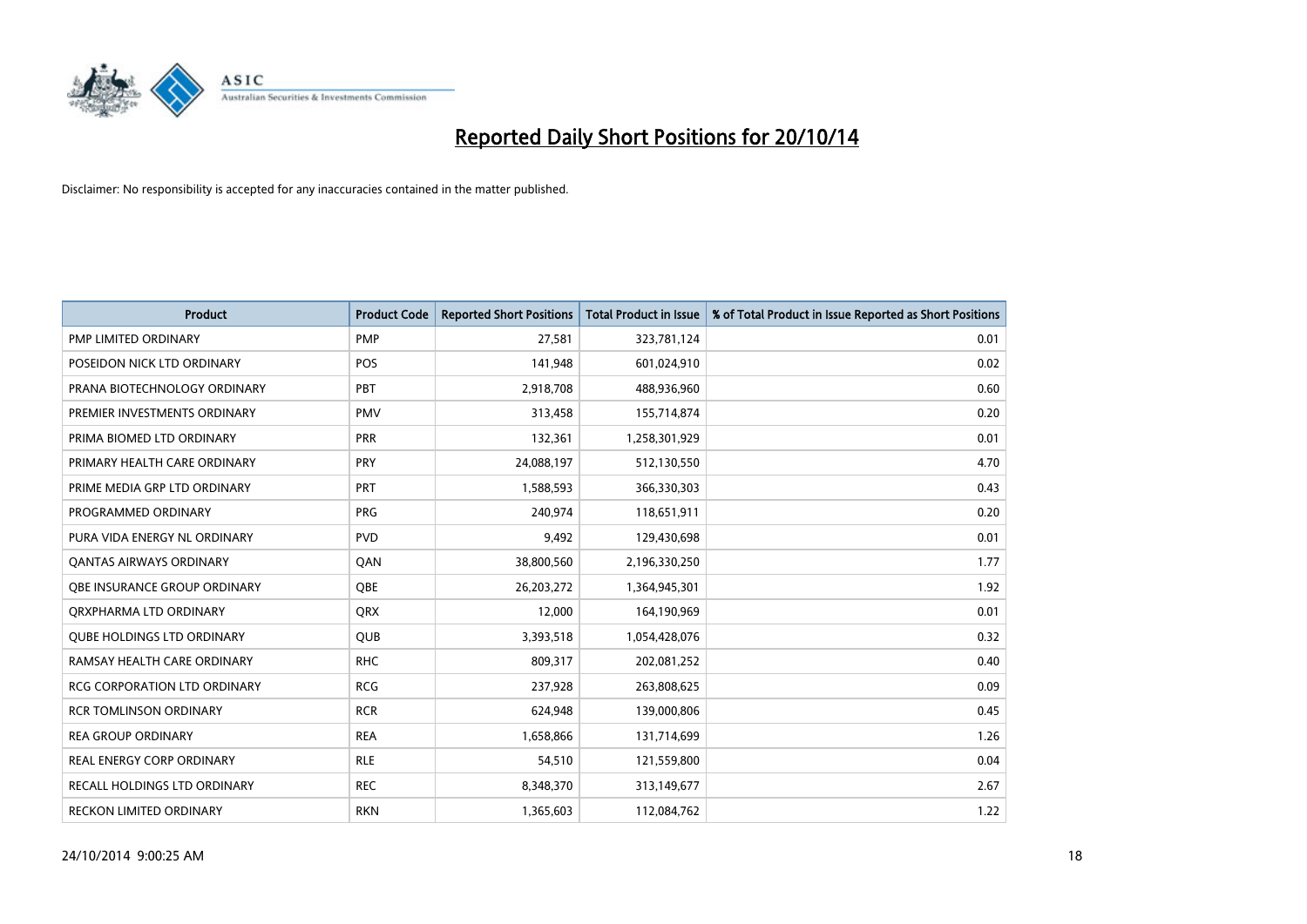

| Product                                | <b>Product Code</b> | <b>Reported Short Positions</b> | <b>Total Product in Issue</b> | % of Total Product in Issue Reported as Short Positions |
|----------------------------------------|---------------------|---------------------------------|-------------------------------|---------------------------------------------------------|
| <b>RED 5 LIMITED ORDINARY</b>          | <b>RED</b>          | 174,740                         | 759,451,008                   | 0.02                                                    |
| RED FORK ENERGY ORDINARY               | <b>RFE</b>          | 318,694                         | 501,051,719                   | 0.06                                                    |
| REDBANK ENERGY LTD ORDINARY            | AEJ                 | 13                              | 786,287                       | 0.00                                                    |
| REED RESOURCES LTD ORDINARY            | <b>RDR</b>          | 2,000                           | 499,453,895                   | 0.00                                                    |
| <b>REGIS RESOURCES ORDINARY</b>        | <b>RRL</b>          | 48,196,106                      | 499,781,595                   | 9.64                                                    |
| RESMED INC CDI 10:1                    | <b>RMD</b>          | 34,810,770                      | 1,403,045,440                 | 2.48                                                    |
| <b>RESOLUTE MINING ORDINARY</b>        | <b>RSG</b>          | 10,579,091                      | 641,189,223                   | 1.65                                                    |
| RESOURCE GENERATION ORDINARY           | <b>RES</b>          | 1,220                           | 581,380,338                   | 0.00                                                    |
| RETAIL FOOD GROUP ORDINARY             | <b>RFG</b>          | 12,393,280                      | 146,046,559                   | 8.49                                                    |
| REX MINERALS LIMITED ORDINARY          | <b>RXM</b>          | 1,123,056                       | 220,519,784                   | 0.51                                                    |
| RIO TINTO LIMITED ORDINARY             | <b>RIO</b>          | 3,231,703                       | 435,758,720                   | 0.74                                                    |
| ROC OIL COMPANY ORDINARY               | <b>ROC</b>          | 4,357,832                       | 687,618,400                   | 0.63                                                    |
| ROX RESOURCES ORDINARY                 | <b>RXL</b>          | 2,304,825                       | 849,673,095                   | 0.27                                                    |
| ROYAL WOLF HOLDINGS ORDINARY           | <b>RWH</b>          | 209,381                         | 100,387,052                   | 0.21                                                    |
| RUBIK FINANCIAL LTD. ORDINARY          | <b>RFL</b>          | 58,163                          | 340,999,914                   | 0.02                                                    |
| RUNGEPINCOCKMINARCO ORDINARY           | <b>RUL</b>          | 8,667                           | 177,653,062                   | 0.00                                                    |
| RURAL FUNDS GROUP STAPLED SEC. DEF SET | <b>RFFDA</b>        | 50,000                          | 117,286,673                   | 0.04                                                    |
| SAI GLOBAL LIMITED ORDINARY            | SAI                 | 367,866                         | 211,726,802                   | 0.17                                                    |
| SALMAT LIMITED ORDINARY                | <b>SLM</b>          | 101,038                         | 159,812,799                   | 0.06                                                    |
| SAMSON OIL & GAS LTD ORDINARY          | <b>SSN</b>          | 16,955,880                      | 2,837,780,958                 | 0.60                                                    |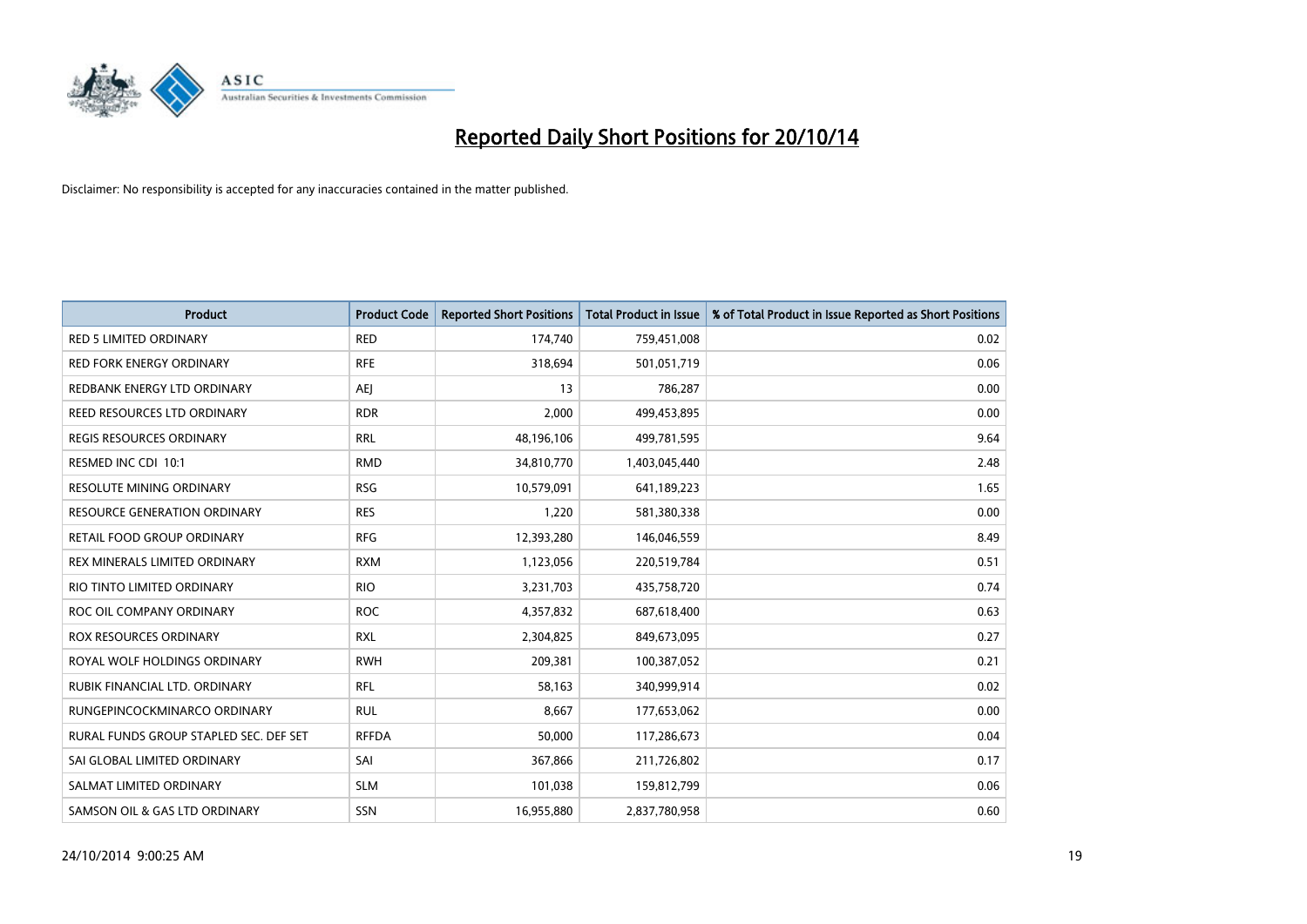

| <b>Product</b>                        | <b>Product Code</b> | <b>Reported Short Positions</b> | <b>Total Product in Issue</b> | % of Total Product in Issue Reported as Short Positions |
|---------------------------------------|---------------------|---------------------------------|-------------------------------|---------------------------------------------------------|
| SANDFIRE RESOURCES ORDINARY           | <b>SFR</b>          | 2,990,994                       | 155,640,968                   | 1.92                                                    |
| <b>SANTOS LTD ORDINARY</b>            | <b>STO</b>          | 6,855,251                       | 982,256,131                   | 0.70                                                    |
| SARACEN MINERAL ORDINARY              | SAR                 | 3,729,226                       | 792,784,738                   | 0.47                                                    |
| SCA PROPERTY GROUP STAPLED SECURITIES | <b>SCP</b>          | 17,516,400                      | 648,628,320                   | 2.70                                                    |
| <b>SCENTRE GRP STAPLED</b>            | SCG                 | 29,135,954                      | 5,324,296,678                 | 0.55                                                    |
| SEDGMAN LIMITED ORDINARY              | SDM                 | 1,128,550                       | 227,059,277                   | 0.50                                                    |
| SEEK LIMITED ORDINARY                 | <b>SEK</b>          | 13,119,790                      | 342,335,122                   | 3.83                                                    |
| SELECT HARVESTS ORDINARY              | SHV                 | 1,281,476                       | 70,940,874                    | 1.81                                                    |
| SENEX ENERGY LIMITED ORDINARY         | <b>SXY</b>          | 47,610,537                      | 1,149,657,377                 | 4.14                                                    |
| SERVCORP LIMITED ORDINARY             | SRV                 | 2,358                           | 98,432,275                    | 0.00                                                    |
| SERVICE STREAM ORDINARY               | <b>SSM</b>          | 30                              | 386,389,873                   | 0.00                                                    |
| SEVEN GROUP HOLDINGS ORDINARY         | <b>SVW</b>          | 1,714,570                       | 302,691,886                   | 0.57                                                    |
| SEVEN WEST MEDIA LTD ORDINARY         | <b>SWM</b>          | 15,411,939                      | 999,160,872                   | 1.54                                                    |
| SEYMOUR WHYTE LTD ORDINARY            | SWL                 | 33,610                          | 87,647,595                    | 0.04                                                    |
| SG FLEET GROUP LTD ORDINARY           | SGF                 | 152,772                         | 242,691,826                   | 0.06                                                    |
| SIGMA PHARMACEUTICAL ORDINARY         | <b>SIP</b>          | 16,964,144                      | 1,108,086,575                 | 1.53                                                    |
| SILEX SYSTEMS ORDINARY                | <b>SLX</b>          | 8,254,431                       | 170,467,339                   | 4.84                                                    |
| SILVER CHEF LIMITED ORDINARY          | SIV                 | 37,434                          | 29,640,865                    | 0.13                                                    |
| SILVER LAKE RESOURCE ORDINARY         | <b>SLR</b>          | 26,359,209                      | 503,233,971                   | 5.24                                                    |
| SIMS METAL MGMT LTD ORDINARY          | SGM                 | 15,163,983                      | 204,633,630                   | 7.41                                                    |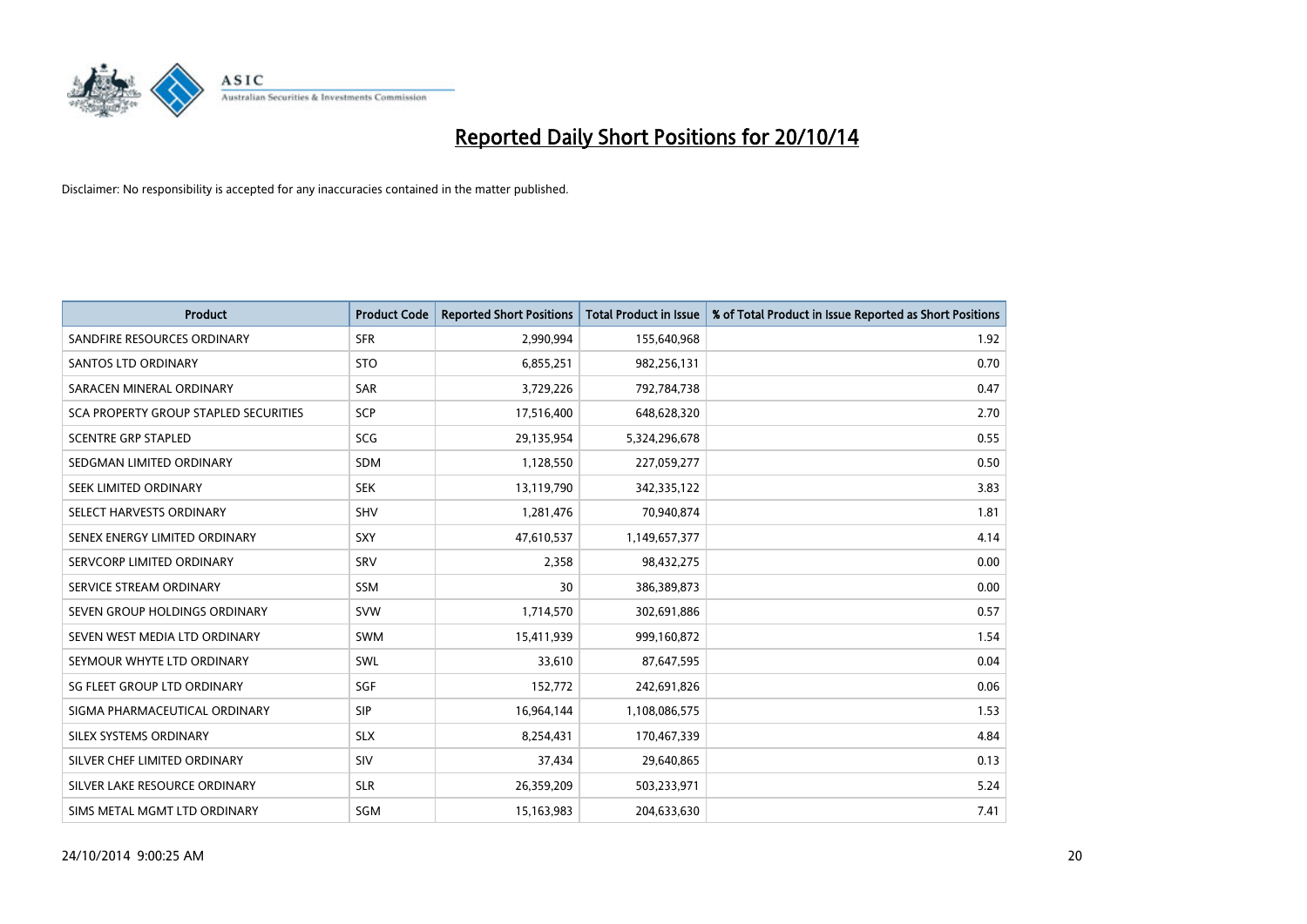

| <b>Product</b>                           | <b>Product Code</b> | <b>Reported Short Positions</b> | <b>Total Product in Issue</b> | % of Total Product in Issue Reported as Short Positions |
|------------------------------------------|---------------------|---------------------------------|-------------------------------|---------------------------------------------------------|
| SINGAPORE TELECOMM. CHESS DEPOSITARY INT | SGT                 | 3,003,131                       | 115,837,110                   | 2.59                                                    |
| SINO GAS ENERGY ORDINARY                 | <b>SEH</b>          | 10,469,881                      | 1,541,672,358                 | 0.68                                                    |
| SIRIUS RESOURCES NL ORDINARY             | <b>SIR</b>          | 12,525,938                      | 340,988,269                   | 3.67                                                    |
| SIRTEX MEDICAL ORDINARY                  | <b>SRX</b>          | 15,828                          | 56,524,273                    | 0.03                                                    |
| SKILLED GROUP LTD ORDINARY               | <b>SKE</b>          | 6,689,839                       | 235,753,791                   | 2.84                                                    |
| <b>SKY NETWORK ORDINARY</b>              | <b>SKT</b>          | 11,834,649                      | 389,139,785                   | 3.04                                                    |
| SKYCITY ENT GRP LTD ORDINARY             | <b>SKC</b>          | 8,454,757                       | 592,857,388                   | 1.43                                                    |
| <b>SLATER &amp; GORDON ORDINARY</b>      | SGH                 | 889,566                         | 205,583,924                   | 0.43                                                    |
| SMARTGRP CORPORATION ORDINARY            | <b>SIQ</b>          | 5,437                           | 101,461,150                   | 0.01                                                    |
| SMS MANAGEMENT, ORDINARY                 | <b>SMX</b>          | 2,005,752                       | 69,394,537                    | 2.89                                                    |
| SONIC HEALTHCARE ORDINARY                | <b>SHL</b>          | 2,684,238                       | 401,171,556                   | 0.67                                                    |
| SOUL PATTINSON (W.H) ORDINARY            | SOL                 | 34,459                          | 239,395,320                   | 0.01                                                    |
| SP AUSNET STAPLED SECURITIES             | <b>SPN</b>          | 595,889                         | 3,425,244,162                 | 0.02                                                    |
| SPARK INFRASTRUCTURE STAPLED US PROHIBT. | SKI                 | 13,169,222                      | 1,466,360,128                 | 0.90                                                    |
| SPARK NEW ZEALAND ORDINARY               | <b>SPK</b>          | 13,351,610                      | 1,834,767,958                 | 0.73                                                    |
| SPDR 200 FUND ETF UNITS                  | <b>STW</b>          | 16,689                          | 46,546,865                    | 0.04                                                    |
| SPECIALTY FASHION ORDINARY               | <b>SFH</b>          | 104,473                         | 192,236,121                   | 0.05                                                    |
| SPOTLESS GRP HLD LTD ORDINARY            | <b>SPO</b>          | 24,851,776                      | 1,098,290,178                 | 2.26                                                    |
| ST BARBARA LIMITED ORDINARY              | <b>SBM</b>          | 9,881,596                       | 488,074,077                   | 2.02                                                    |
| STARPHARMA HOLDINGS ORDINARY             | SPL                 | 14,847,679                      | 313,748,388                   | 4.73                                                    |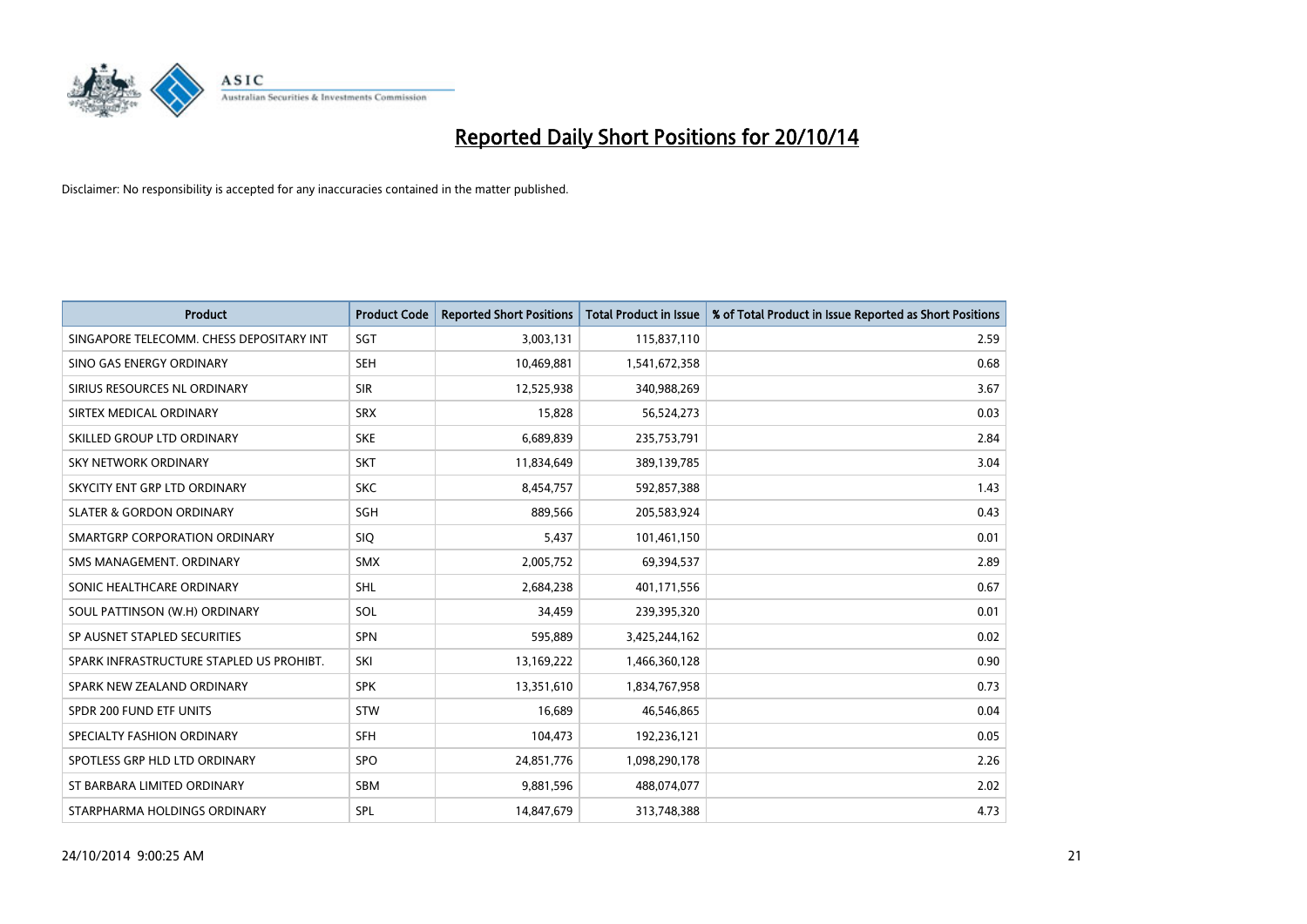

| <b>Product</b>                    | <b>Product Code</b> | <b>Reported Short Positions</b> | <b>Total Product in Issue</b> | % of Total Product in Issue Reported as Short Positions |
|-----------------------------------|---------------------|---------------------------------|-------------------------------|---------------------------------------------------------|
| STEADFAST GROUP LTD ORDINARY      | <b>SDF</b>          | 9,451,894                       | 503,352,992                   | 1.88                                                    |
| STH CRS ELECT ENGNR ORDINARY      | <b>SXE</b>          | 10,000                          | 161,523,130                   | 0.01                                                    |
| STHN CROSS MEDIA ORDINARY         | <b>SXL</b>          | 35,058,327                      | 705,246,986                   | 4.97                                                    |
| STOCKLAND UNITS/ORD STAPLED       | SGP                 | 5,308,203                       | 2,348,746,744                 | 0.23                                                    |
| STRAITS RES LTD. ORDINARY         | SRO                 | 20,370                          | 1,217,730,293                 | 0.00                                                    |
| STRIKE ENERGY LTD ORDINARY        | <b>STX</b>          | 4,000                           | 833,330,946                   | 0.00                                                    |
| STW COMMUNICATIONS ORDINARY       | SGN                 | 5,607,863                       | 409,699,000                   | 1.37                                                    |
| <b>SUNCORP GROUP LTD ORDINARY</b> | <b>SUN</b>          | 9,022,454                       | 1,286,600,980                 | 0.70                                                    |
| SUNDANCE ENERGY ORDINARY          | <b>SEA</b>          | 2,268,797                       | 548,854,663                   | 0.41                                                    |
| SUNDANCE RESOURCES ORDINARY       | SDL                 | 83,310,574                      | 3,082,028,456                 | 2.70                                                    |
| SUNLAND GROUP LTD ORDINARY        | <b>SDG</b>          | 102,694                         | 181,710,087                   | 0.06                                                    |
| SUPER RET REP LTD ORDINARY        | SUL                 | 9,426,739                       | 196,897,430                   | 4.79                                                    |
| SYD AIRPORT STAPLED US PROHIBIT.  | SYD                 | 24,110,315                      | 2,216,216,041                 | 1.09                                                    |
| SYRAH RESOURCES ORDINARY          | <b>SYR</b>          | 4,836,246                       | 164,135,076                   | 2.95                                                    |
| TABCORP HOLDINGS LTD ORDINARY     | <b>TAH</b>          | 17,301,407                      | 765,652,364                   | 2.26                                                    |
| TAP OIL LIMITED ORDINARY          | <b>TAP</b>          | 31,264                          | 243,186,639                   | 0.01                                                    |
| TASSAL GROUP LIMITED ORDINARY     | <b>TGR</b>          | 315,839                         | 146,897,115                   | 0.22                                                    |
| <b>TATTS GROUP LTD ORDINARY</b>   | <b>TTS</b>          | 29,186,819                      | 1,445,002,696                 | 2.02                                                    |
| <b>TECHNOLOGY ONE ORDINARY</b>    | <b>TNE</b>          | 3,463,630                       | 308,796,455                   | 1.12                                                    |
| TELSTRA CORPORATION, ORDINARY     | <b>TLS</b>          | 61,926,412                      | 12,443,074,357                | 0.50                                                    |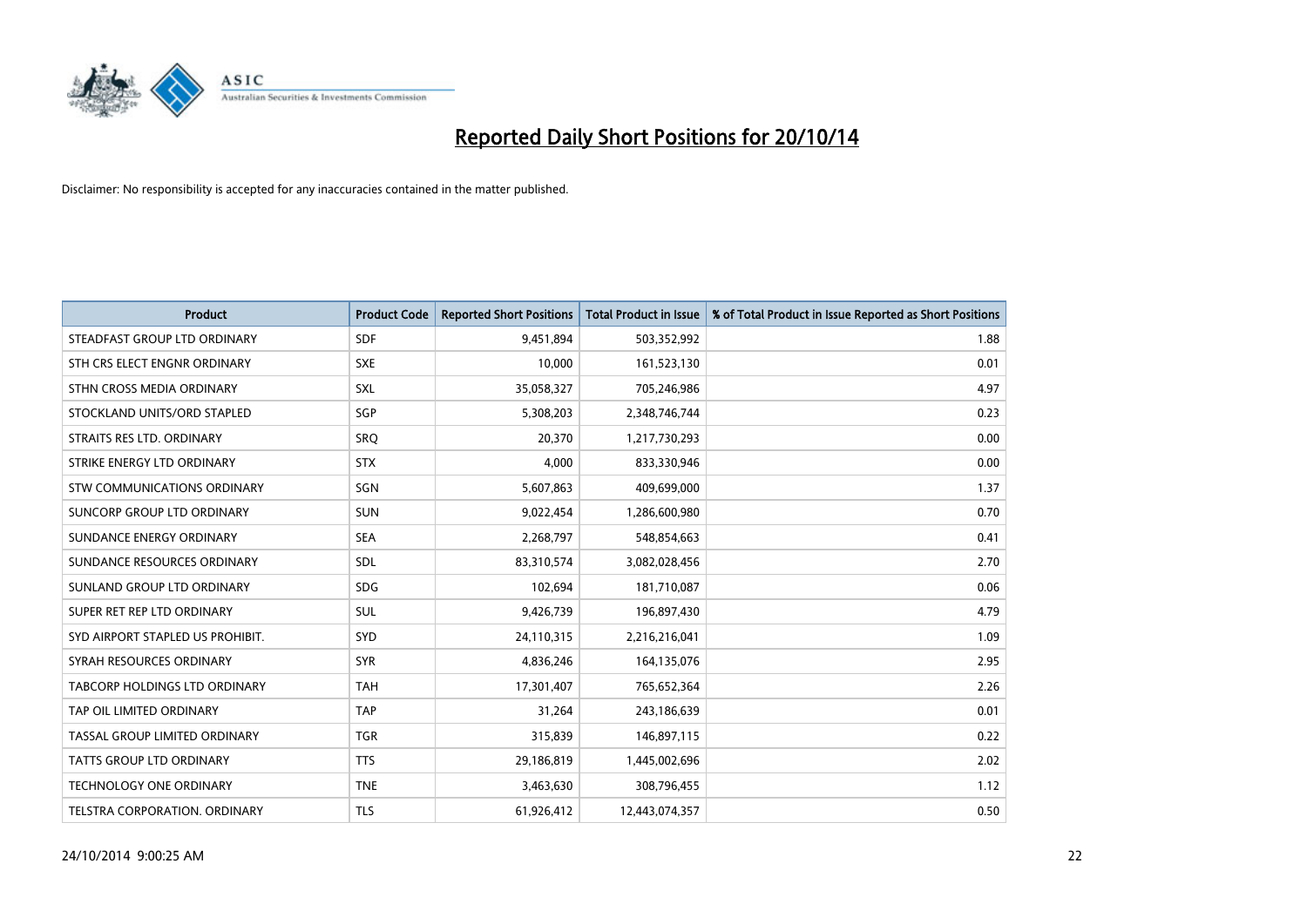

| <b>Product</b>                       | <b>Product Code</b> | <b>Reported Short Positions</b> | <b>Total Product in Issue</b> | % of Total Product in Issue Reported as Short Positions |
|--------------------------------------|---------------------|---------------------------------|-------------------------------|---------------------------------------------------------|
| TEN NETWORK HOLDINGS ORDINARY        | <b>TEN</b>          | 150,357,982                     | 2,630,984,596                 | 5.71                                                    |
| TERANGA GOLD CORP CDI 1:1            | <b>TGZ</b>          | 1,374                           | 73,965,595                    | 0.00                                                    |
| TFS CORPORATION LTD ORDINARY         | <b>TFC</b>          | 5,030,923                       | 325,267,408                   | 1.55                                                    |
| THE REJECT SHOP ORDINARY             | <b>TRS</b>          | 2,168,053                       | 28,844,648                    | 7.52                                                    |
| <b>TIGER RESOURCES ORDINARY</b>      | <b>TGS</b>          | 9,911,044                       | 1,143,541,406                 | 0.87                                                    |
| TOLL HOLDINGS LTD ORDINARY           | <b>TOL</b>          | 22,907,154                      | 717,318,622                   | 3.19                                                    |
| TORO ENERGY LIMITED ORDINARY         | <b>TOE</b>          | 9,845                           | 1,567,784,418                 | 0.00                                                    |
| TOX FREE SOLUTIONS ORDINARY          | <b>TOX</b>          | 2,588,986                       | 133,752,359                   | 1.94                                                    |
| TPG TELECOM LIMITED ORDINARY         | <b>TPM</b>          | 8,538,206                       | 793,808,141                   | 1.08                                                    |
| <b>TRADE ME GROUP ORDINARY</b>       | <b>TME</b>          | 6,700,470                       | 396,913,549                   | 1.69                                                    |
| TRANSFIELD SERVICES ORDINARY         | <b>TSE</b>          | 6,878,859                       | 512,457,716                   | 1.34                                                    |
| TRANSPACIFIC INDUST, ORDINARY        | <b>TPI</b>          | 21,788,675                      | 1,579,648,778                 | 1.38                                                    |
| TRANSURBAN GROUP TRIPLE STAPLED SEC. | <b>TCL</b>          | 23,720,998                      | 1,906,390,878                 | 1.24                                                    |
| <b>TREASURY GROUP ORDINARY</b>       | <b>TRG</b>          | 30,399                          | 23,697,498                    | 0.13                                                    |
| TREASURY WINE ESTATE ORDINARY        | <b>TWE</b>          | 10,658,746                      | 651,261,403                   | 1.64                                                    |
| TRITON MIN LTD ORDINARY              | <b>TON</b>          | 730                             | 310,101,731                   | 0.00                                                    |
| TROY RESOURCES LTD ORDINARY          | <b>TRY</b>          | 5,354,984                       | 195,265,161                   | 2.74                                                    |
| UGL LIMITED ORDINARY                 | UGL                 | 15,901,099                      | 166,511,240                   | 9.55                                                    |
| UNILIFE CORPORATION CDI 6:1          | <b>UNS</b>          | 116,180                         | 272,833,620                   | 0.04                                                    |
| UNITY MINING LTD ORDINARY            | <b>UML</b>          | 319,871                         | 1,133,122,711                 | 0.03                                                    |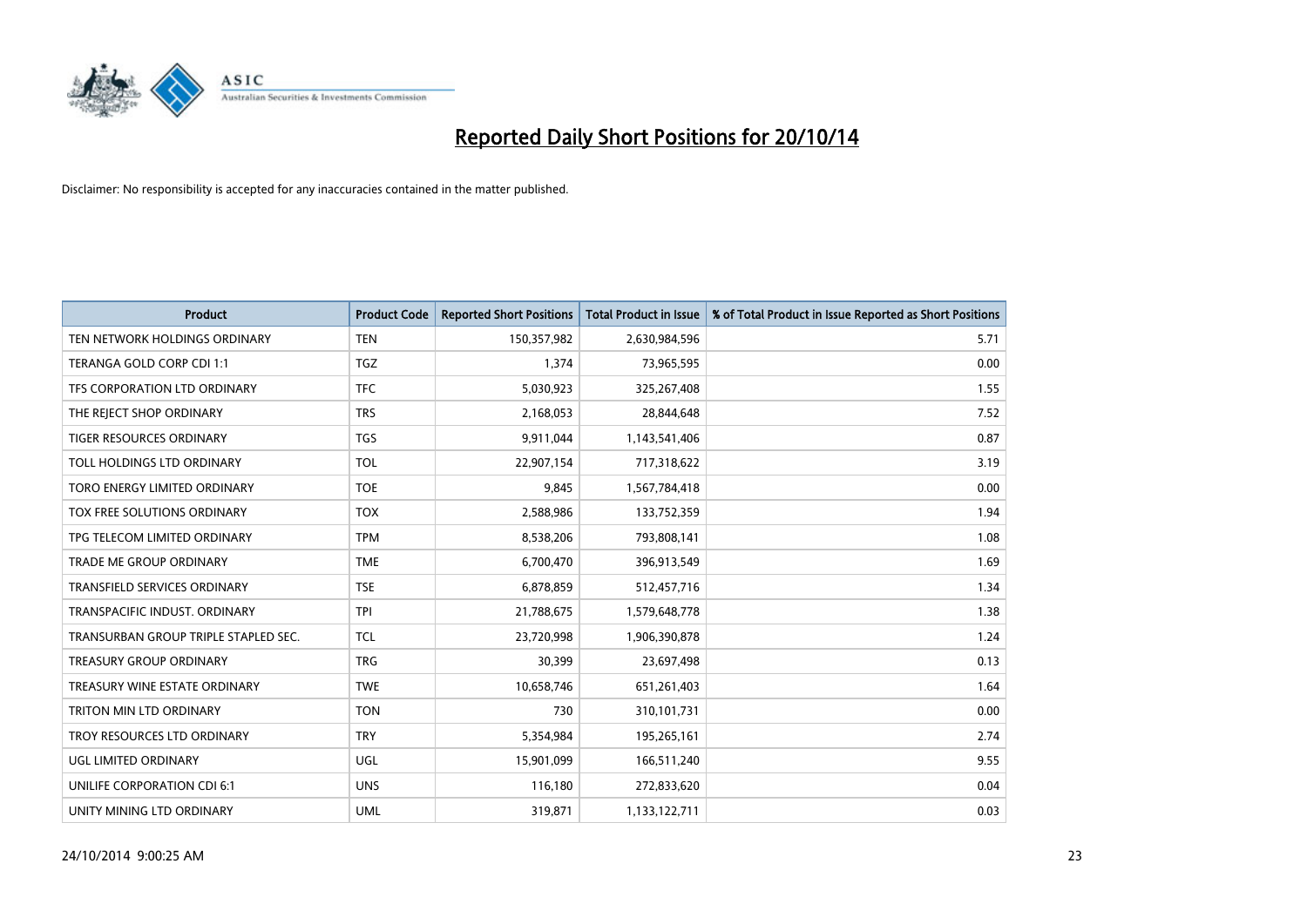

| <b>Product</b>                       | <b>Product Code</b> | <b>Reported Short Positions</b> | <b>Total Product in Issue</b> | % of Total Product in Issue Reported as Short Positions |
|--------------------------------------|---------------------|---------------------------------|-------------------------------|---------------------------------------------------------|
| <b>UXC LIMITED ORDINARY</b>          | <b>UXC</b>          | 2,717,529                       | 329,728,102                   | 0.82                                                    |
| <b>VEDA GROUP LTD ORDINARY</b>       | <b>VED</b>          | 18,943,544                      | 842,055,406                   | 2.25                                                    |
| <b>VENTURE MINERALS ORDINARY</b>     | <b>VMS</b>          | 163,000                         | 287,320,170                   | 0.06                                                    |
| VILLAGE ROADSHOW LTD ORDINARY        | <b>VRL</b>          | 614,624                         | 159,509,459                   | 0.39                                                    |
| <b>VIRGIN AUS HLDG LTD ORDINARY</b>  | <b>VAH</b>          | 52,871,263                      | 3,524,912,131                 | 1.50                                                    |
| <b>VIRTUS HEALTH LTD ORDINARY</b>    | <b>VRT</b>          | 3,659,690                       | 79,847,678                    | 4.58                                                    |
| <b>VOCATION LTD ORDINARY</b>         | <b>VET</b>          | 14,914,022                      | 230,000,000                   | 6.48                                                    |
| <b>VOCUS COMMS LTD ORDINARY</b>      | <b>VOC</b>          | 623,719                         | 104,803,018                   | 0.60                                                    |
| WAM CAPITAL LIMITED ORDINARY         | <b>WAM</b>          | 30.000                          | 340,603,969                   | 0.01                                                    |
| WARRNAMBOOL CHEESE ORDINARY          | <b>WCB</b>          | 19                              | 56,098,797                    | 0.00                                                    |
| WATPAC LIMITED ORDINARY              | <b>WTP</b>          | 2,539                           | 189,258,397                   | 0.00                                                    |
| <b>WDS LIMITED ORDINARY</b>          | <b>WDS</b>          | 418,332                         | 144,740,614                   | 0.29                                                    |
| WEBIET LIMITED ORDINARY              | <b>WEB</b>          | 1,472,819                       | 79,397,959                    | 1.85                                                    |
| <b>WESFARMERS LIMITED ORDINARY</b>   | <b>WES</b>          | 7,020,440                       | 1,143,274,951                 | 0.61                                                    |
| WESTERN AREAS LTD ORDINARY           | <b>WSA</b>          | 16, 167, 678                    | 232,580,131                   | 6.95                                                    |
| WESTERN DESERT RES. ORDINARY         | <b>WDR</b>          | 2,490,070                       | 620,049,919                   | 0.40                                                    |
| WESTERN DESERT RES. RIGHTS 31-MAR-14 | <b>WDRR</b>         | 17,835                          | 120,009,662                   | 0.01                                                    |
| <b>WESTFIELD CORP STAPLED</b>        | <b>WFD</b>          | 2,944,382                       | 2,078,089,686                 | 0.14                                                    |
| WESTFIELD GROUP ORD/UNIT STAPLED SEC | <b>WDC</b>          | 1,967,049                       | 2,078,089,686                 | 0.09                                                    |
| WESTPAC BANKING CORP ORDINARY        | <b>WBC</b>          | 36,401,740                      | 3,109,048,309                 | 1.17                                                    |